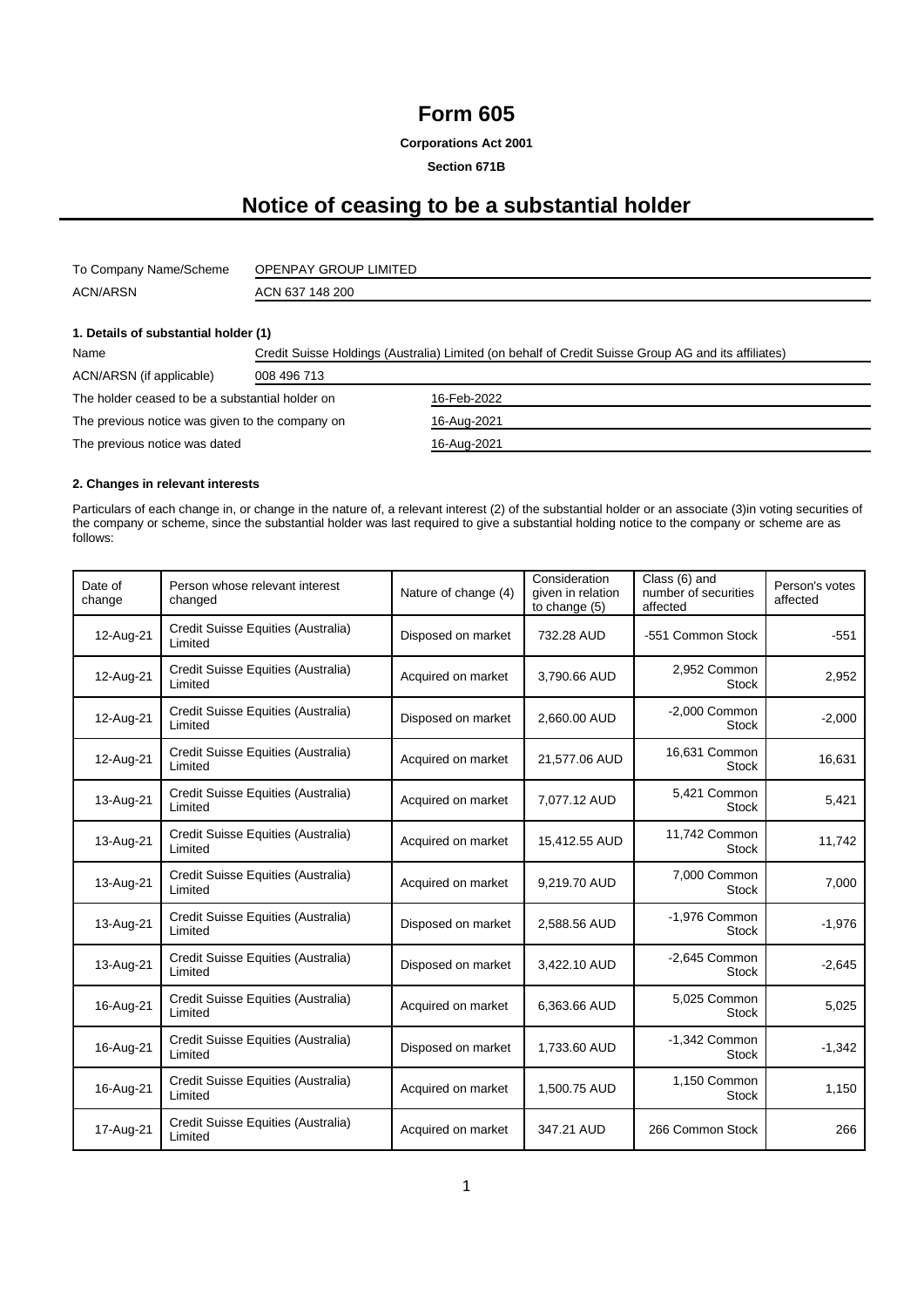| 17-Aug-21 | Credit Suisse Equities (Australia)<br>Limited | Disposed on market | 3,900.00 AUD  | -3,000 Common<br><b>Stock</b>   | $-3,000$  |
|-----------|-----------------------------------------------|--------------------|---------------|---------------------------------|-----------|
| 17-Aug-21 | Credit Suisse Equities (Australia)<br>Limited | Disposed on market | 3,324.78 AUD  | $-2,538$ Common<br><b>Stock</b> | $-2,538$  |
| 18-Aug-21 | Credit Suisse Equities (Australia)<br>Limited | Acquired on market | 3,547.39 AUD  | 2,793 Common<br><b>Stock</b>    | 2,793     |
| 18-Aug-21 | Credit Suisse Equities (Australia)<br>Limited | Disposed on market | 1,489.25 AUD  | $-1,150$ Common<br><b>Stock</b> | $-1,150$  |
| 18-Aug-21 | Credit Suisse Equities (Australia)<br>Limited | Disposed on market | 91,974.49 AUD | -70,875 Common<br>Stock         | $-70,875$ |
| 18-Aug-21 | Credit Suisse Equities (Australia)<br>Limited | Disposed on market | 9,084.87 AUD  | -7,048 Common<br>Stock          | $-7,048$  |
| 19-Aug-21 | Credit Suisse Equities (Australia)<br>Limited | Disposed on market | 84,988.77 AUD | -64,996 Common<br><b>Stock</b>  | $-64,996$ |
| 19-Aug-21 | Credit Suisse Equities (Australia)<br>Limited | Disposed on market | 3,567.35 AUD  | -2,729 Common<br><b>Stock</b>   | $-2,729$  |
| 19-Aug-21 | Credit Suisse Equities (Australia)<br>Limited | Acquired on market | 7,652.78 AUD  | 5,975 Common<br><b>Stock</b>    | 5,975     |
| 19-Aug-21 | Credit Suisse Equities (Australia)<br>Limited | Acquired on market | 6,589.44 AUD  | 5,148 Common<br><b>Stock</b>    | 5,148     |
| 20-Aug-21 | Credit Suisse Equities (Australia)<br>Limited | Disposed on market | 3,265.78 AUD  | -2,549 Common<br><b>Stock</b>   | $-2,549$  |
| 20-Aug-21 | Credit Suisse Equities (Australia)<br>Limited | Disposed on market | 5,100.00 AUD  | -4,000 Common<br><b>Stock</b>   | $-4,000$  |
| 20-Aug-21 | Credit Suisse Equities (Australia)<br>Limited | Acquired on market | 3,214.26 AUD  | 2,571 Common<br><b>Stock</b>    | 2,571     |
| 23-Aug-21 | Credit Suisse Equities (Australia)<br>Limited | Acquired on market | 17,055.80 AUD | 12,507 Common<br><b>Stock</b>   | 12,507    |
| 23-Aug-21 | Credit Suisse Equities (Australia)<br>Limited | Disposed on market | 6,955.69 AUD  | -5,405 Common<br><b>Stock</b>   | $-5,405$  |
| 23-Aug-21 | Credit Suisse Equities (Australia)<br>Limited | Acquired on market | 36,137.89 AUD | 26,496 Common<br><b>Stock</b>   | 26,496    |
| 23-Aug-21 | Credit Suisse Equities (Australia)<br>Limited | Acquired on market | 11,020.49 AUD | 8,129 Common<br><b>Stock</b>    | 8,129     |
| 23-Aug-21 | Credit Suisse Equities (Australia)<br>Limited | Disposed on market | 637.50 AUD    | -500 Common Stock               | $-500$    |
| 24-Aug-21 | Credit Suisse Equities (Australia)<br>Limited | Disposed on market | 15,366.52 AUD | -12,307 Common<br><b>Stock</b>  | $-12,307$ |
| 24-Aug-21 | Credit Suisse Equities (Australia)<br>Limited | Acquired on market | 326.70 AUD    | 242 Common Stock                | 242       |
| 24-Aug-21 | Credit Suisse Equities (Australia)<br>Limited | Disposed on market | 1,624.58 AUD  | -1,295 Common<br><b>Stock</b>   | $-1,295$  |
| 24-Aug-21 | Credit Suisse Equities (Australia)<br>Limited | Acquired on market | 30,607.68 AUD | 21,805 Common<br>Stock          | 21,805    |
| 24-Aug-21 | Credit Suisse Equities (Australia)<br>Limited | Acquired on market | 7,000.00 AUD  | 5,000 Common<br>Stock           | 5,000     |
| 25-Aug-21 | Credit Suisse Equities (Australia)<br>Limited | Acquired on market | 1,282.82 AUD  | 881 Common Stock                | 881       |
| 25-Aug-21 | Credit Suisse Equities (Australia)<br>Limited | Disposed on market | 2,225.60 AUD  | $-1,712$ Common<br><b>Stock</b> | $-1,712$  |
| 25-Aug-21 | Credit Suisse Equities (Australia)<br>Limited | Disposed on market | 36,917.46 AUD | -27,324 Common<br>Stock         | $-27,324$ |
| 25-Aug-21 | Credit Suisse Equities (Australia)<br>Limited | Disposed on market | 21,292.57 AUD | -15,654 Common<br><b>Stock</b>  | $-15,654$ |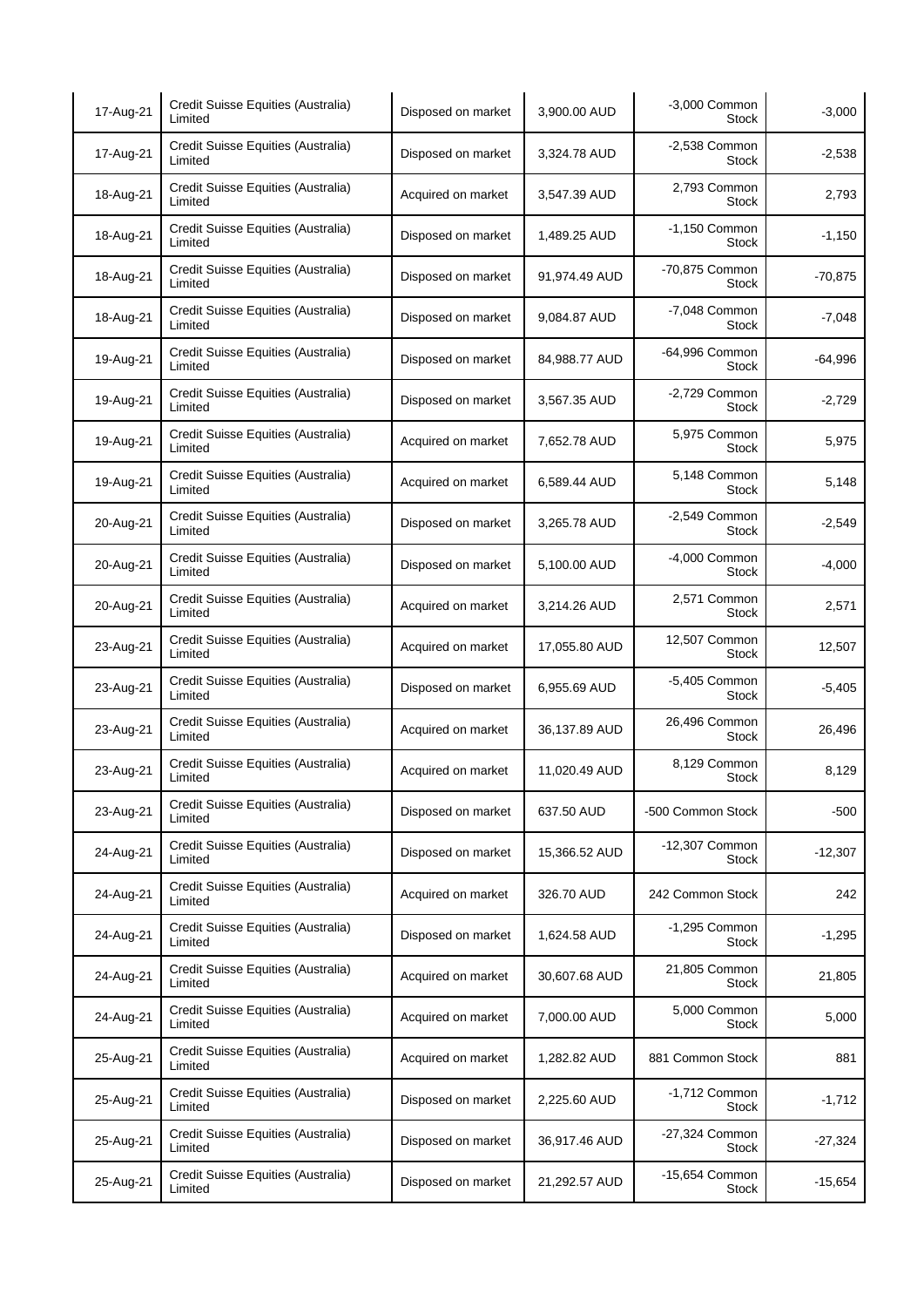| 26-Aug-21 | Credit Suisse Equities (Australia)<br>Limited | Acquired on market | 29,274.00 AUD | 20,000 Common<br>Stock          | 20,000    |
|-----------|-----------------------------------------------|--------------------|---------------|---------------------------------|-----------|
| 26-Aug-21 | Credit Suisse Equities (Australia)<br>Limited | Disposed on market | 509.64 AUD    | -372 Common Stock               | $-372$    |
| 26-Aug-21 | Credit Suisse Equities (Australia)<br>Limited | Acquired on market | 7,458.14 AUD  | 5,122 Common<br><b>Stock</b>    | 5,122     |
| 27-Aug-21 | Credit Suisse Equities (Australia)<br>Limited | Disposed on market | 18,143.17 AUD | -12,449 Common<br><b>Stock</b>  | $-12,449$ |
| 27-Aug-21 | Credit Suisse Equities (Australia)<br>Limited | Disposed on market | 7,250.00 AUD  | -5,000 Common<br><b>Stock</b>   | $-5,000$  |
| 27-Aug-21 | Credit Suisse Equities (Australia)<br>Limited | Disposed on market | 22,839.09 AUD | -15,609 Common<br>Stock         | $-15,609$ |
| 30-Aug-21 | Credit Suisse Equities (Australia)<br>Limited | Disposed on market | 8,114.15 AUD  | -5,500 Common<br><b>Stock</b>   | $-5,500$  |
| 30-Aug-21 | Credit Suisse Equities (Australia)<br>Limited | Disposed on market | 3,239.26 AUD  | $-2,174$ Common<br><b>Stock</b> | $-2,174$  |
| 30-Aug-21 | Credit Suisse Equities (Australia)<br>Limited | Acquired on market | 665.00 AUD    | 500 Common Stock                | 500       |
| 30-Aug-21 | Credit Suisse Equities (Australia)<br>Limited | Disposed on market | 22,891.19 AUD | -16,446 Common<br><b>Stock</b>  | $-16,446$ |
| 30-Aug-21 | Credit Suisse Equities (Australia)<br>Limited | Disposed on market | 25,931.82 AUD | -17,977 Common<br><b>Stock</b>  | $-17,977$ |
| 31-Aug-21 | Credit Suisse Equities (Australia)<br>Limited | Disposed on market | 2,220.75 AUD  | -1,645 Common<br><b>Stock</b>   | $-1,645$  |
| 31-Aug-21 | Credit Suisse Equities (Australia)<br>Limited | Disposed on market | 5,360.00 AUD  | -4,000 Common<br><b>Stock</b>   | $-4,000$  |
| 1-Sep-21  | Credit Suisse Equities (Australia)<br>Limited | Disposed on market | 18,933.57 AUD | -14,323 Common<br><b>Stock</b>  | $-14,323$ |
| 1-Sep-21  | Credit Suisse Equities (Australia)<br>Limited | Acquired on market | 2,798.32 AUD  | 2,128 Common<br>Stock           | 2,128     |
| 2-Sep-21  | Credit Suisse Equities (Australia)<br>Limited | Acquired on market | 897.35 AUD    | 685 Common Stock                | 685       |
| 3-Sep-21  | Credit Suisse Equities (Australia)<br>Limited | Acquired on market | 25,591.63 AUD | 19,265 Common<br><b>Stock</b>   | 19,265    |
| 6-Sep-21  | Credit Suisse Equities (Australia)<br>Limited | Acquired on market | 2,901.54 AUD  | 2,207 Common<br><b>Stock</b>    | 2,207     |
| 7-Sep-21  | Credit Suisse Equities (Australia)<br>Limited | Disposed on market | 897.35 AUD    | -685 Common Stock               | -685      |
| 7-Sep-21  | Credit Suisse Equities (Australia)<br>Limited | Acquired on market | 16,927.50 AUD | 12,500 Common<br><b>Stock</b>   | 12,500    |
| 7-Sep-21  | Credit Suisse Equities (Australia)<br>Limited | Acquired on market | 6,750.00 AUD  | 5,000 Common<br><b>Stock</b>    | 5,000     |
| 8-Sep-21  | Credit Suisse Equities (Australia)<br>Limited | Acquired on market | 2,622.84 AUD  | 1,987 Common<br><b>Stock</b>    | 1,987     |
| 9-Sep-21  | Credit Suisse Equities (Australia)<br>Limited | Acquired on market | 665.28 AUD    | 504 Common Stock                | 504       |
| 9-Sep-21  | Credit Suisse Equities (Australia)<br>Limited | Disposed on market | 17,042.50 AUD | -12,500 Common<br><b>Stock</b>  | $-12,500$ |
| 9-Sep-21  | Credit Suisse Equities (Australia)<br>Limited | Disposed on market | 8,148.88 AUD  | -6,060 Common<br>Stock          | $-6,060$  |
| 9-Sep-21  | Credit Suisse Equities (Australia)<br>Limited | Acquired on market | 8,574.96 AUD  | 6,587 Common<br><b>Stock</b>    | 6,587     |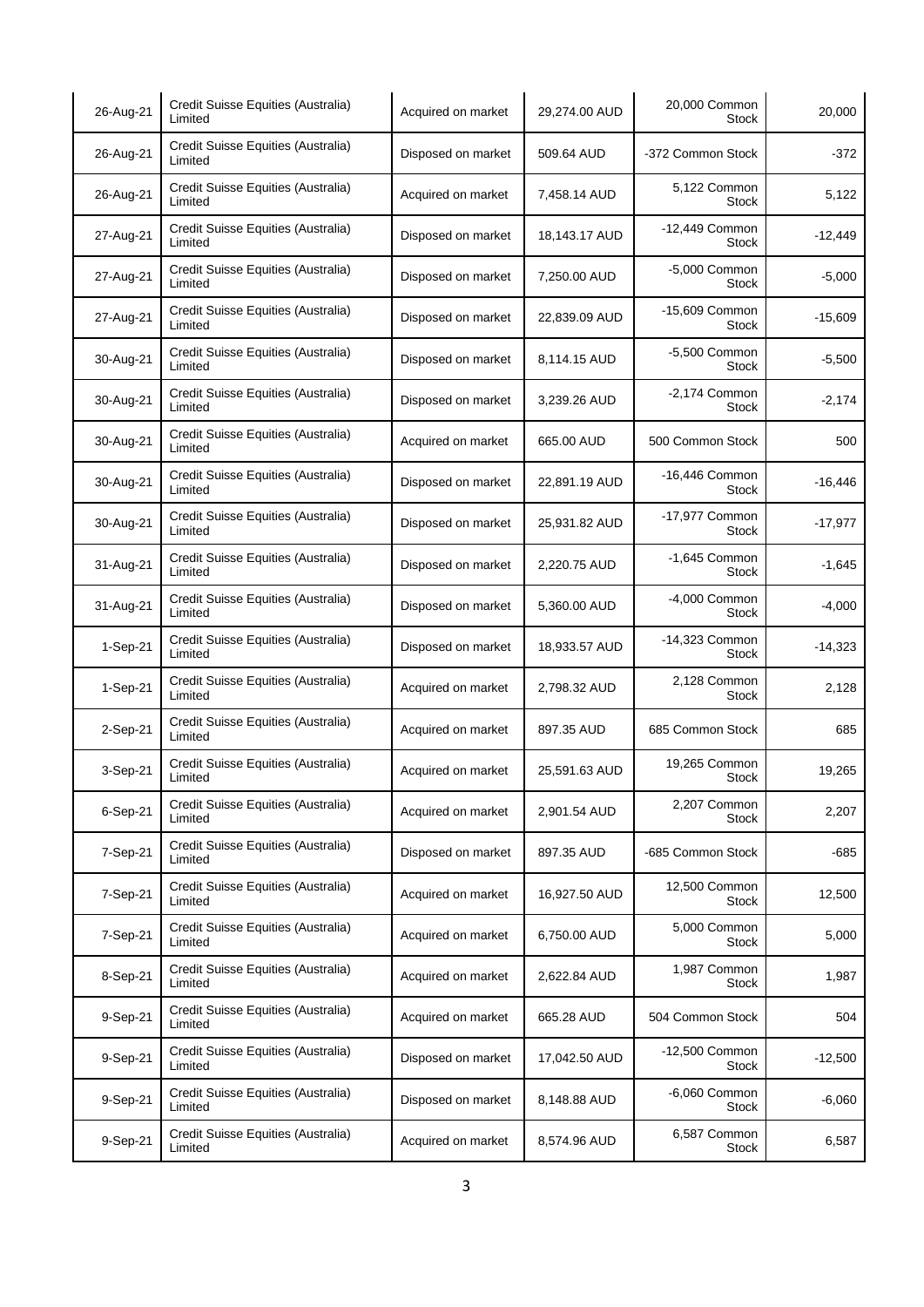| 9-Sep-21  | Credit Suisse Equities (Australia)<br>Limited | Disposed on market | 6,659.00 AUD  | -5,000 Common<br>Stock          | $-5,000$  |
|-----------|-----------------------------------------------|--------------------|---------------|---------------------------------|-----------|
| 10-Sep-21 | Credit Suisse Equities (Australia)<br>Limited | Acquired on market | 3,145.65 AUD  | 2,373 Common<br><b>Stock</b>    | 2,373     |
| 10-Sep-21 | Credit Suisse Equities (Australia)<br>Limited | Disposed on market | 4,345.85 AUD  | -3,217 Common<br><b>Stock</b>   | $-3,217$  |
| 10-Sep-21 | Credit Suisse Equities (Australia)<br>Limited | Disposed on market | 4,174.87 AUD  | -3,139 Common<br>Stock          | $-3,139$  |
| 10-Sep-21 | Credit Suisse Equities (Australia)<br>Limited | Disposed on market | 3.325.00 AUD  | $-2,500$ Common<br>Stock        | $-2,500$  |
| 13-Sep-21 | Credit Suisse Equities (Australia)<br>Limited | Disposed on market | 6,061.59 AUD  | -4,618 Common<br><b>Stock</b>   | $-4,618$  |
| 13-Sep-21 | Credit Suisse Equities (Australia)<br>Limited | Disposed on market | 65.50 AUD     | -50 Common Stock                | -50       |
| 13-Sep-21 | Credit Suisse Equities (Australia)<br>Limited | Disposed on market | 17,688.06 AUD | -13,397 Common<br><b>Stock</b>  | $-13,397$ |
| 14-Sep-21 | Credit Suisse Equities (Australia)<br>Limited | Disposed on market | 18,124.50 AUD | -13,608 Common<br><b>Stock</b>  | $-13,608$ |
| 14-Sep-21 | Credit Suisse Equities (Australia)<br>Limited | Disposed on market | 2,628.62 AUD  | -1,969 Common<br>Stock          | $-1,969$  |
| 14-Sep-21 | Credit Suisse Equities (Australia)<br>Limited | Acquired on market | 3,334.13 AUD  | 2,543 Common<br>Stock           | 2,543     |
| 15-Sep-21 | Credit Suisse Equities (Australia)<br>Limited | Disposed on market | 298.23 AUD    | -226 Common Stock               | $-226$    |
| 15-Sep-21 | Credit Suisse Equities (Australia)<br>Limited | Acquired on market | 1,265.00 AUD  | 1,000 Common<br><b>Stock</b>    | 1,000     |
| 15-Sep-21 | Credit Suisse Equities (Australia)<br>Limited | Disposed on market | 6,269.94 AUD  | -4,746 Common<br><b>Stock</b>   | $-4,746$  |
| 15-Sep-21 | Credit Suisse Equities (Australia)<br>Limited | Disposed on market | 3,156.09 AUD  | $-2,373$ Common<br><b>Stock</b> | $-2,373$  |
| 16-Sep-21 | Credit Suisse Equities (Australia)<br>Limited | Disposed on market | 307.80 AUD    | -228 Common Stock               | $-228$    |
| 16-Sep-21 | Credit Suisse Equities (Australia)<br>Limited | Disposed on market | 1,345.00 AUD  | -1,000 Common<br>Stock          | $-1,000$  |
| 16-Sep-21 | Credit Suisse Equities (Australia)<br>Limited | Acquired on market | 2,658.26 AUD  | 2,167 Common<br>Stock           | 2,167     |
| 20-Sep-21 | Credit Suisse Equities (Australia)<br>Limited | Disposed on market | 29,836.04 AUD | -23,543 Common<br>Stock         | $-23,543$ |
| 21-Sep-21 | Credit Suisse Equities (Australia)<br>Limited | Disposed on market | 2,697.92 AUD  | -2,167 Common<br><b>Stock</b>   | $-2,167$  |
| 21-Sep-21 | Credit Suisse Equities (Australia)<br>Limited | Acquired on market | 2,767.64 AUD  | 2,241 Common<br>Stock           | 2,241     |
| 22-Sep-21 | Credit Suisse Equities (Australia)<br>Limited | Disposed on market | 875.00 AUD    | -700 Common Stock               | $-700$    |
| 22-Sep-21 | Credit Suisse Equities (Australia)<br>Limited | Acquired on market | 6,002.97 AUD  | 4,812 Common<br>Stock           | 4,812     |
| 22-Sep-21 | Credit Suisse Equities (Australia)<br>Limited | Acquired on market | 1,968.35 AUD  | 1,581 Common<br>Stock           | 1,581     |
| 23-Sep-21 | Credit Suisse Equities (Australia)<br>Limited | Acquired on market | 22,316.57 AUD | 16,792 Common<br><b>Stock</b>   | 16,792    |
| 23-Sep-21 | Credit Suisse Equities (Australia)<br>Limited | Acquired on market | 19,114.04 AUD | 14,793 Common<br><b>Stock</b>   | 14,793    |
| 23-Sep-21 | Credit Suisse Equities (Australia)<br>Limited | Acquired on market | 13,305.99 AUD | 10,346 Common<br>Stock          | 10,346    |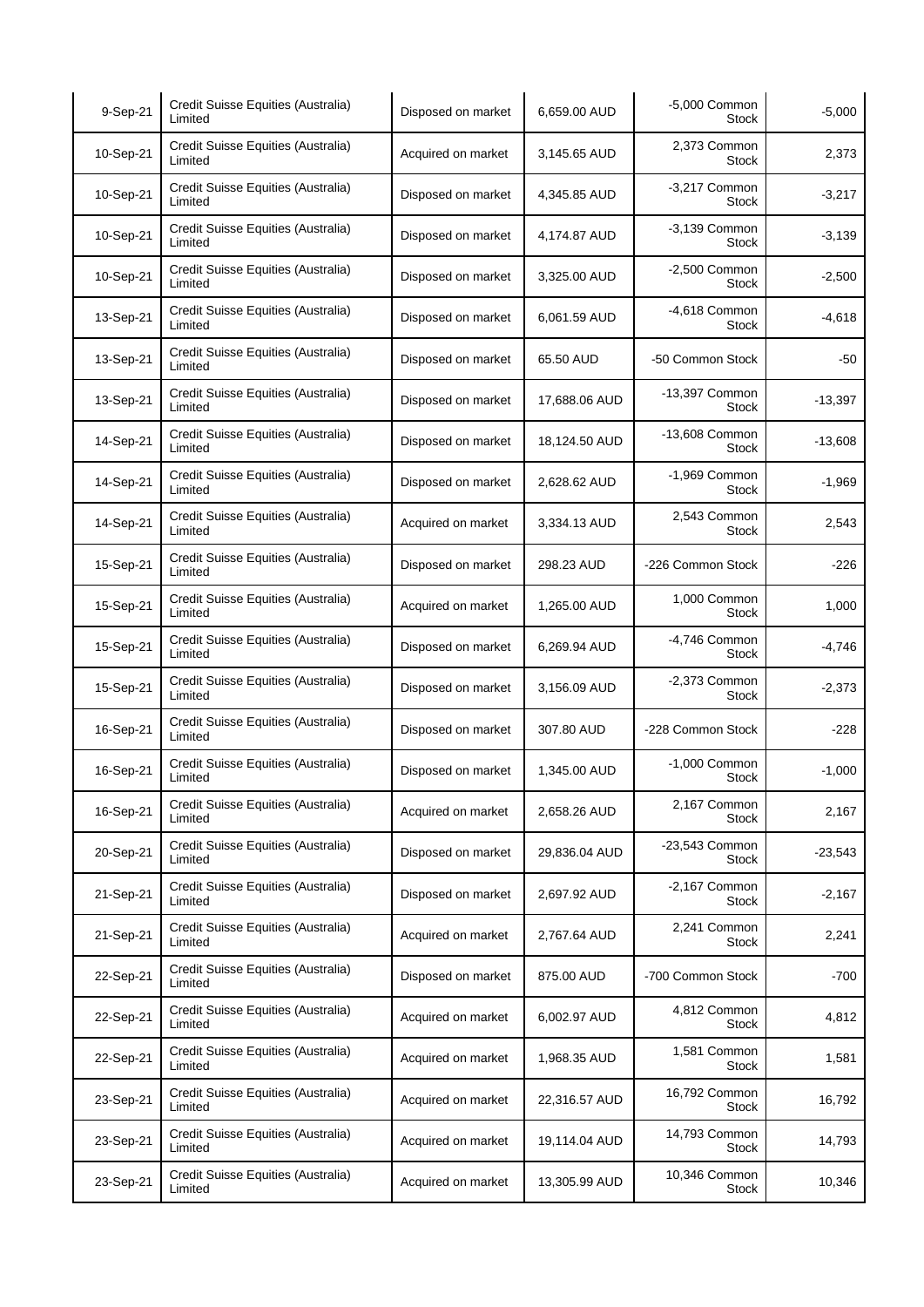| 23-Sep-21  | Credit Suisse Equities (Australia)<br>Limited | Acquired on market | 25,955.82 AUD | 19,800 Common<br>Stock          | 19,800    |
|------------|-----------------------------------------------|--------------------|---------------|---------------------------------|-----------|
| 24-Sep-21  | Credit Suisse Equities (Australia)<br>Limited | Acquired on market | 30,357.47 AUD | 23,075 Common<br><b>Stock</b>   | 23,075    |
| 24-Sep-21  | Credit Suisse Equities (Australia)<br>Limited | Disposed on market | 2,857.28 AUD  | $-2,241$ Common<br><b>Stock</b> | $-2,241$  |
| 24-Sep-21  | Credit Suisse Equities (Australia)<br>Limited | Acquired on market | 1,582.59 AUD  | 1,243 Common<br><b>Stock</b>    | 1,243     |
| 27-Sep-21  | Credit Suisse Equities (Australia)<br>Limited | Acquired on market | 6,142.62 AUD  | 4,567 Common<br><b>Stock</b>    | 4,567     |
| 27-Sep-21  | Credit Suisse Equities (Australia)<br>Limited | Disposed on market | 22,052.93 AUD | -16,792 Common<br>Stock         | $-16,792$ |
| 27-Sep-21  | Credit Suisse Equities (Australia)<br>Limited | Acquired on market | 243.39 AUD    | 183 Common Stock                | 183       |
| 27-Sep-21  | Credit Suisse Equities (Australia)<br>Limited | Disposed on market | 12,750.00 AUD | -10,000 Common<br><b>Stock</b>  | $-10,000$ |
| 27-Sep-21  | Credit Suisse Equities (Australia)<br>Limited | Acquired on market | 13,450.00 AUD | 10,000 Common<br><b>Stock</b>   | 10,000    |
| 28-Sep-21  | Credit Suisse Equities (Australia)<br>Limited | Acquired on market | 5,380.00 AUD  | 4,000 Common<br><b>Stock</b>    | 4,000     |
| 28-Sep-21  | Credit Suisse Equities (Australia)<br>Limited | Disposed on market | 1,040.00 AUD  | -800 Common Stock               | -800      |
| 29-Sep-21  | Credit Suisse Equities (Australia)<br>Limited | Disposed on market | 3,531.15 AUD  | -2,655 Common<br><b>Stock</b>   | $-2,655$  |
| 29-Sep-21  | Credit Suisse Equities (Australia)<br>Limited | Acquired on market | 60.34 AUD     | 45 Common Stock                 | 45        |
| 29-Sep-21  | Credit Suisse Equities (Australia)<br>Limited | Acquired on market | 289.44 AUD    | 216 Common Stock                | 216       |
| 29-Sep-21  | Credit Suisse Equities (Australia)<br>Limited | Acquired on market | 7,595.86 AUD  | 5,680 Common<br><b>Stock</b>    | 5,680     |
| 29-Sep-21  | Credit Suisse Equities (Australia)<br>Limited | Disposed on market | 14.72 AUD     | -11 Common Stock                | $-11$     |
| 30-Sep-21  | Credit Suisse Equities (Australia)<br>Limited | Disposed on market | 228.76 AUD    | -172 Common Stock               | $-172$    |
| 30-Sep-21  | Credit Suisse Equities (Australia)<br>Limited | Acquired on market | 550.20 AUD    | 413 Common Stock                | 413       |
| 30-Sep-21  | Credit Suisse Equities (Australia)<br>Limited | Disposed on market | 7,510.35 AUD  | -5,581 Common<br><b>Stock</b>   | $-5,581$  |
| 30-Sep-21  | Credit Suisse Equities (Australia)<br>Limited | Disposed on market | 2,775.76 AUD  | $-2,041$ Common<br><b>Stock</b> | $-2,041$  |
| 1-Oct-21   | Credit Suisse Equities (Australia)<br>Limited | Disposed on market | 18,860.87 AUD | -14,090 Common<br><b>Stock</b>  | $-14,090$ |
| $1-Oct-21$ | Credit Suisse Equities (Australia)<br>Limited | Acquired on market | 9,432.56 AUD  | 7,243 Common<br>Stock           | 7,243     |
| 1-Oct-21   | Credit Suisse Equities (Australia)<br>Limited | Disposed on market | 17.36 AUD     | -13 Common Stock                | $-13$     |
| 1-Oct-21   | Credit Suisse Equities (Australia)<br>Limited | Disposed on market | 15,348.20 AUD | -11,540 Common<br>Stock         | $-11,540$ |
| 4-Oct-21   | Credit Suisse Equities (Australia)<br>Limited | Disposed on market | 2,433.24 AUD  | -1,800 Common<br>Stock          | $-1,800$  |
| 4-Oct-21   | Credit Suisse Equities (Australia)<br>Limited | Disposed on market | 269.99 AUD    | -203 Common Stock               | -203      |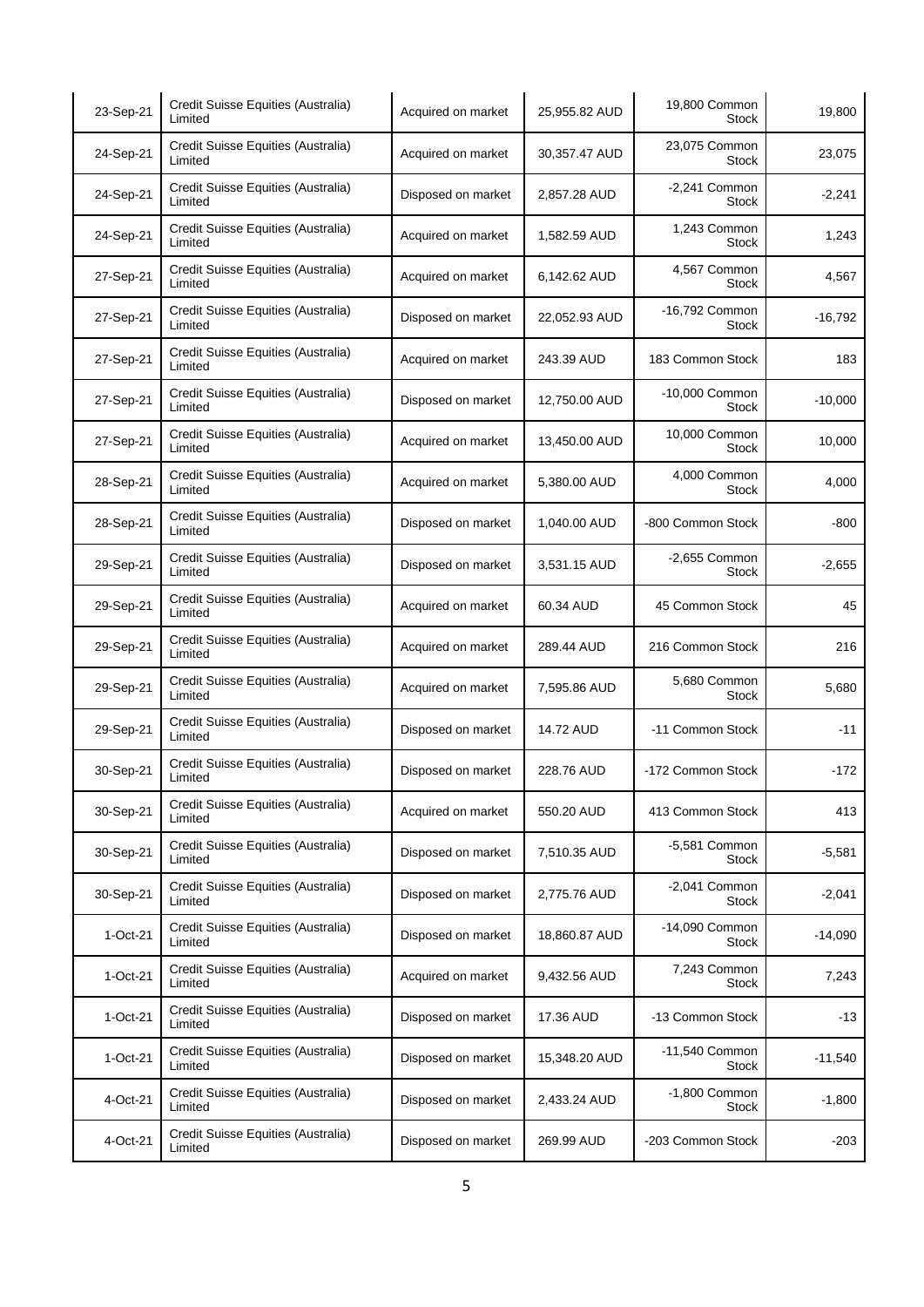| 4-Oct-21  | Credit Suisse Equities (Australia)<br>Limited | Disposed on market | 3,751.21 AUD             | -2,789 Common<br><b>Stock</b>   | $-2,789$   |
|-----------|-----------------------------------------------|--------------------|--------------------------|---------------------------------|------------|
| 4-Oct-21  | Credit Suisse Equities (Australia)<br>Limited | Acquired on market | 203.49 AUD               | 153 Common Stock                | 153        |
| 5-Oct-21  | Credit Suisse Equities (Australia)<br>Limited | Disposed on market | 2,451.20 AUD             | -1,870 Common<br><b>Stock</b>   | $-1,870$   |
| 5-Oct-21  | Credit Suisse Equities (Australia)<br>Limited | Disposed on market | 3,293.40 AUD             | $-2,495$ Common<br><b>Stock</b> | $-2,495$   |
| 6-Oct-21  | Credit Suisse Equities (Australia)<br>Limited | Acquired on market | 11.48 AUD                | 9 Common Stock                  | 9          |
| 6-Oct-21  | Credit Suisse Equities (Australia)<br>Limited | Disposed on market | 8,770.99 AUD             | -6,735 Common<br>Stock          | $-6,735$   |
| 6-Oct-21  | Credit Suisse Equities (Australia)<br>Limited | Disposed on market | 1.30 AUD                 | -1 Common Stock                 | $-1$       |
| 6-Oct-21  | Credit Suisse Equities (Australia)<br>Limited | Disposed on market | 6,891.30 AUD             | $-5,301$ Common<br><b>Stock</b> | $-5,301$   |
| 7-Oct-21  | Credit Suisse Equities (Australia)<br>Limited | Acquired on market | 174,650.87<br><b>AUD</b> | 123,743 Common<br><b>Stock</b>  | 123,743    |
| 7-Oct-21  | Credit Suisse Equities (Australia)<br>Limited | Acquired on market | 163,544.47<br><b>AUD</b> | 114,994 Common<br><b>Stock</b>  | 114,994    |
| 7-Oct-21  | Credit Suisse Equities (Australia)<br>Limited | Acquired on market | 79,747.45 AUD            | 56,784 Common<br><b>Stock</b>   | 56,784     |
| 7-Oct-21  | Credit Suisse Equities (Australia)<br>Limited | Disposed on market | 9,922.90 AUD             | -7,633 Common<br><b>Stock</b>   | $-7,633$   |
| 8-Oct-21  | Credit Suisse Equities (Australia)<br>Limited | Disposed on market | 197.60 AUD               | -152 Common Stock               | $-152$     |
| 8-Oct-21  | Credit Suisse Equities (Australia)<br>Limited | Acquired on market | 17,628.82 AUD            | 11,917 Common<br><b>Stock</b>   | 11,917     |
| 8-Oct-21  | Credit Suisse Equities (Australia)<br>Limited | Acquired on market | 71,355.11 AUD            | 49,011 Common<br><b>Stock</b>   | 49,011     |
| 8-Oct-21  | Credit Suisse Equities (Australia)<br>Limited | Acquired on market | 9,505.02 AUD             | 6,466 Common<br><b>Stock</b>    | 6,466      |
| 11-Oct-21 | Credit Suisse Equities (Australia)<br>Limited | Acquired on market | 717.24 AUD               | 516 Common Stock                | 516        |
| 11-Oct-21 | Credit Suisse Equities (Australia)<br>Limited | Acquired on market | 6,606.63 AUD             | 4,766 Common<br><b>Stock</b>    | 4,766      |
| 11-Oct-21 | Credit Suisse Equities (Australia)<br>Limited | Disposed on market | 121,842.52<br><b>AUD</b> | -86,733 Common<br><b>Stock</b>  | $-86,733$  |
| 11-Oct-21 | Credit Suisse Equities (Australia)<br>Limited | Disposed on market | 153,575.31<br>AUD        | -109,634 Common<br><b>Stock</b> | $-109,634$ |
| 12-Oct-21 | Credit Suisse Equities (Australia)<br>Limited | Disposed on market | 77,485.47 AUD            | -52,801 Common<br><b>Stock</b>  | $-52,801$  |
| 12-Oct-21 | Credit Suisse Equities (Australia)<br>Limited | Disposed on market | 12.74 AUD                | -9 Common Stock                 | -9         |
| 12-Oct-21 | Credit Suisse Equities (Australia)<br>Limited | Disposed on market | 24,956.33 AUD            | -17,077 Common<br>Stock         | $-17,077$  |
| 13-Oct-21 | Credit Suisse Equities (Australia)<br>Limited | Disposed on market | 46,724.75 AUD            | -33,351 Common<br><b>Stock</b>  | $-33,351$  |
| 13-Oct-21 | Credit Suisse Equities (Australia)<br>Limited | Acquired on market | 33,517.25 AUD            | 23,617 Common<br><b>Stock</b>   | 23,617     |
| 13-Oct-21 | Credit Suisse Equities (Australia)<br>Limited | Acquired on market | 6,360.63 AUD             | 4,479 Common<br><b>Stock</b>    | 4,479      |
| 13-Oct-21 | Credit Suisse Equities (Australia)<br>Limited | Disposed on market | 277.00 AUD               | -200 Common Stock               | $-200$     |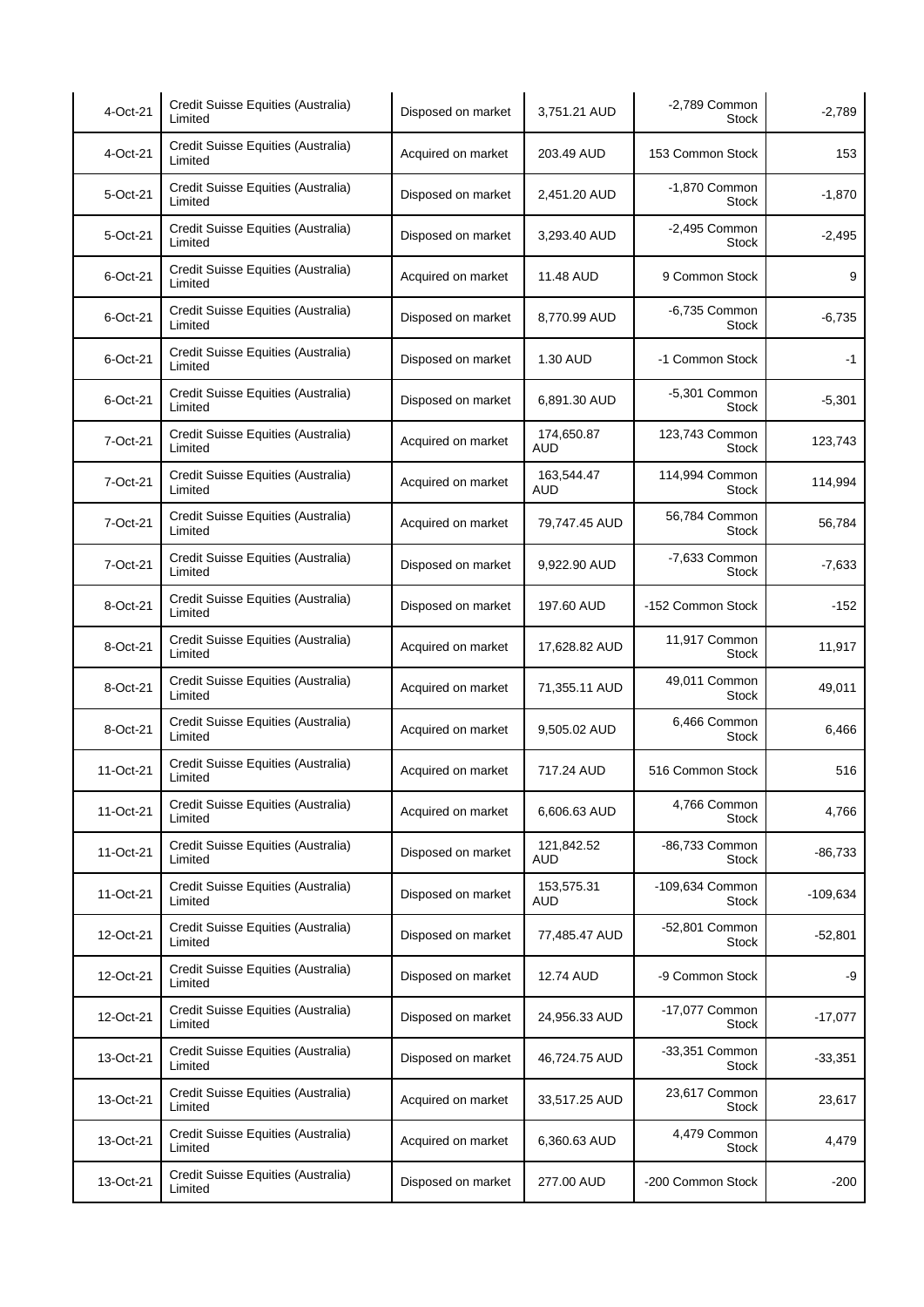| 14-Oct-21 | Credit Suisse Equities (Australia)<br>Limited | Disposed on market | 17,143.14 AUD | -12,495 Common<br>Stock       | $-12,495$ |
|-----------|-----------------------------------------------|--------------------|---------------|-------------------------------|-----------|
| 14-Oct-21 | Credit Suisse Equities (Australia)<br>Limited | Acquired on market | 9,843.30 AUD  | 6,895 Common<br><b>Stock</b>  | 6,895     |
| 14-Oct-21 | Credit Suisse Equities (Australia)<br>Limited | Disposed on market | 719.82 AUD    | -516 Common Stock             | -516      |
| 14-Oct-21 | Credit Suisse Equities (Australia)<br>Limited | Disposed on market | 960.75 AUD    | -700 Common Stock             | $-700$    |
| 14-Oct-21 | Credit Suisse Equities (Australia)<br>Limited | Acquired on market | 17,037.02 AUD | 11,744 Common<br><b>Stock</b> | 11,744    |
| 15-Oct-21 | Credit Suisse Equities (Australia)<br>Limited | Acquired on market | 5,840.00 AUD  | 4,000 Common<br>Stock         | 4,000     |
| 15-Oct-21 | Credit Suisse Equities (Australia)<br>Limited | Acquired on market | 746.42 AUD    | 513 Common Stock              | 513       |
| 15-Oct-21 | Credit Suisse Equities (Australia)<br>Limited | Acquired on market | 6,349.80 AUD  | 4,456 Common<br><b>Stock</b>  | 4,456     |
| 15-Oct-21 | Credit Suisse Equities (Australia)<br>Limited | Disposed on market | 4,185.00 AUD  | -3,000 Common<br>Stock        | $-3,000$  |
| 18-Oct-21 | Credit Suisse Equities (Australia)<br>Limited | Acquired on market | 3,233.61 AUD  | 2,318 Common<br>Stock         | 2,318     |
| 18-Oct-21 | Credit Suisse Equities (Australia)<br>Limited | Disposed on market | 18,597.91 AUD | -13,064 Common<br>Stock       | $-13,064$ |
| 19-Oct-21 | Credit Suisse Equities (Australia)<br>Limited | Disposed on market | 2,160.00 AUD  | -1,500 Common<br>Stock        | $-1,500$  |
| 19-Oct-21 | Credit Suisse Equities (Australia)<br>Limited | Acquired on market | 10,286.77 AUD | 7,184 Common<br><b>Stock</b>  | 7,184     |
| 19-Oct-21 | Credit Suisse Equities (Australia)<br>Limited | Acquired on market | 713.46 AUD    | 506 Common Stock              | 506       |
| 19-Oct-21 | Credit Suisse Equities (Australia)<br>Limited | Acquired on market | 44,971.93 AUD | 31,287 Common<br>Stock        | 31,287    |
| 19-Oct-21 | Credit Suisse Equities (Australia)<br>Limited | Disposed on market | 1,425.00 AUD  | -1,000 Common<br><b>Stock</b> | $-1,000$  |
| 20-Oct-21 | Credit Suisse Equities (Australia)<br>Limited | Disposed on market | 215.93 AUD    | -151 Common Stock             | $-151$    |
| 20-Oct-21 | Credit Suisse Equities (Australia)<br>Limited | Acquired on market | 11,359.48 AUD | 7,789 Common<br>Stock         | 7,789     |
| 20-Oct-21 | Credit Suisse Equities (Australia)<br>Limited | Acquired on market | 67.68 AUD     | 47 Common Stock               | 47        |
| 20-Oct-21 | Credit Suisse Equities (Australia)<br>Limited | Disposed on market | 22,318.26 AUD | -15,985 Common<br>Stock       | $-15,985$ |
| 20-Oct-21 | Credit Suisse Equities (Australia)<br>Limited | Disposed on market | 9,466.40 AUD  | -6,768 Common<br>Stock        | $-6,768$  |
| 20-Oct-21 | Credit Suisse Equities (Australia)<br>Limited | Acquired on market | 42,709.91 AUD | 29,366 Common<br>Stock        | 29,366    |
| 20-Oct-21 | Credit Suisse Equities (Australia)<br>Limited | Acquired on market | 10,220.00 AUD | 7,000 Common<br>Stock         | 7,000     |
| 21-Oct-21 | Credit Suisse Equities (Australia)<br>Limited | Acquired on market | 12,872.18 AUD | 9,232 Common<br>Stock         | 9,232     |
| 21-Oct-21 | Credit Suisse Equities (Australia)<br>Limited | Acquired on market | 132.99 AUD    | 93 Common Stock               | 93        |
| 21-Oct-21 | Credit Suisse Equities (Australia)<br>Limited | Disposed on market | 5,411.71 AUD  | -3,786 Common<br><b>Stock</b> | $-3,786$  |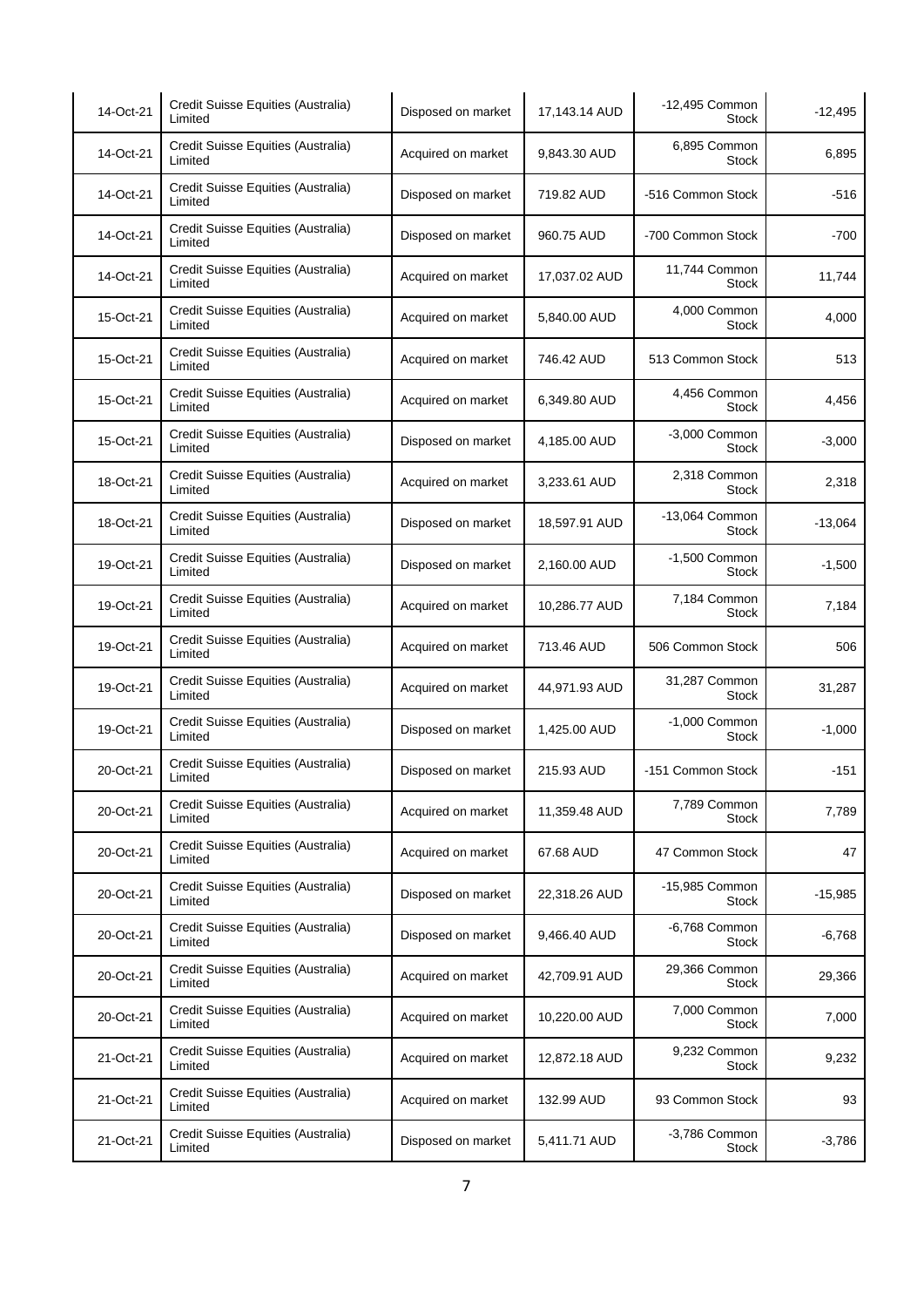| 21-Oct-21 | Credit Suisse Equities (Australia)<br>Limited | Acquired on market | 7,204.93 AUD  | 5,189 Common<br><b>Stock</b>    | 5,189     |
|-----------|-----------------------------------------------|--------------------|---------------|---------------------------------|-----------|
| 22-Oct-21 | Credit Suisse Equities (Australia)<br>Limited | Acquired on market | 12.42 AUD     | 9 Common Stock                  | 9         |
| 22-Oct-21 | Credit Suisse Equities (Australia)<br>Limited | Disposed on market | 4,998.83 AUD  | $-3,418$ Common<br><b>Stock</b> | $-3,418$  |
| 25-Oct-21 | Credit Suisse Equities (Australia)<br>Limited | Acquired on market | 400.13 AUD    | 291 Common Stock                | 291       |
| 25-Oct-21 | Credit Suisse Equities (Australia)<br>Limited | Disposed on market | 14,873.82 AUD | -10,609 Common<br>Stock         | $-10,609$ |
| 25-Oct-21 | Credit Suisse Equities (Australia)<br>Limited | Disposed on market | 1,505.37 AUD  | $-1,083$ Common<br>Stock        | $-1,083$  |
| 26-Oct-21 | Credit Suisse Equities (Australia)<br>Limited | Disposed on market | 322.71 AUD    | -233 Common Stock               | $-233$    |
| 26-Oct-21 | Credit Suisse Equities (Australia)<br>Limited | Disposed on market | 2,537.37 AUD  | $-1,815$ Common<br><b>Stock</b> | $-1,815$  |
| 26-Oct-21 | Credit Suisse Equities (Australia)<br>Limited | Acquired on market | 6,140.91 AUD  | 4,448 Common<br><b>Stock</b>    | 4,448     |
| 27-Oct-21 | Credit Suisse Equities (Australia)<br>Limited | Disposed on market | 14,994.04 AUD | -10,900 Common<br><b>Stock</b>  | $-10,900$ |
| 27-Oct-21 | Credit Suisse Equities (Australia)<br>Limited | Disposed on market | 9,590.00 AUD  | -7,000 Common<br>Stock          | $-7,000$  |
| 27-Oct-21 | Credit Suisse Equities (Australia)<br>Limited | Acquired on market | 14,300.00 AUD | 10,000 Common<br><b>Stock</b>   | 10,000    |
| 27-Oct-21 | Credit Suisse Equities (Australia)<br>Limited | Acquired on market | 1,869.01 AUD  | 1,307 Common<br><b>Stock</b>    | 1,307     |
| 27-Oct-21 | Credit Suisse Equities (Australia)<br>Limited | Acquired on market | 4,836.31 AUD  | 3,392 Common<br>Stock           | 3,392     |
| 27-Oct-21 | Credit Suisse Equities (Australia)<br>Limited | Disposed on market | 126.00 AUD    | -90 Common Stock                | -90       |
| 28-Oct-21 | Credit Suisse Equities (Australia)<br>Limited | Disposed on market | 94.19 AUD     | -69 Common Stock                | -69       |
| 28-Oct-21 | Credit Suisse Equities (Australia)<br>Limited | Disposed on market | 4,739.21 AUD  | $-3,428$ Common<br>Stock        | $-3,428$  |
| 29-Oct-21 | Credit Suisse Equities (Australia)<br>Limited | Disposed on market | 10.96 AUD     | -8 Common Stock                 | -8        |
| 29-Oct-21 | Credit Suisse Equities (Australia)<br>Limited | Disposed on market | 452.90 AUD    | -329 Common Stock               | $-329$    |
| 29-Oct-21 | Credit Suisse Equities (Australia)<br>Limited | Disposed on market | 14,150.00 AUD | -10,000 Common<br><b>Stock</b>  | $-10,000$ |
| 29-Oct-21 | Credit Suisse Equities (Australia)<br>Limited | Acquired on market | 2,038.36 AUD  | 1,556 Common<br><b>Stock</b>    | 1,556     |
| 29-Oct-21 | Credit Suisse Equities (Australia)<br>Limited | Disposed on market | 29,972.24 AUD | -21,697 Common<br>Stock         | $-21,697$ |
| 29-Oct-21 | Credit Suisse Equities (Australia)<br>Limited | Disposed on market | 3,575.00 AUD  | $-2,500$ Common<br>Stock        | $-2,500$  |
| 1-Nov-21  | Credit Suisse Equities (Australia)<br>Limited | Disposed on market | 70.91 AUD     | -53 Common Stock                | -53       |
| 1-Nov-21  | Credit Suisse Equities (Australia)<br>Limited | Disposed on market | 55,243.04 AUD | -41,079 Common<br><b>Stock</b>  | $-41,079$ |
| 2-Nov-21  | Credit Suisse Equities (Australia)<br>Limited | Disposed on market | 9,998.91 AUD  | -7,662 Common<br>Stock          | $-7,662$  |
| 2-Nov-21  | Credit Suisse Equities (Australia)<br>Limited | Disposed on market | 114.38 AUD    | -86 Common Stock                | -86       |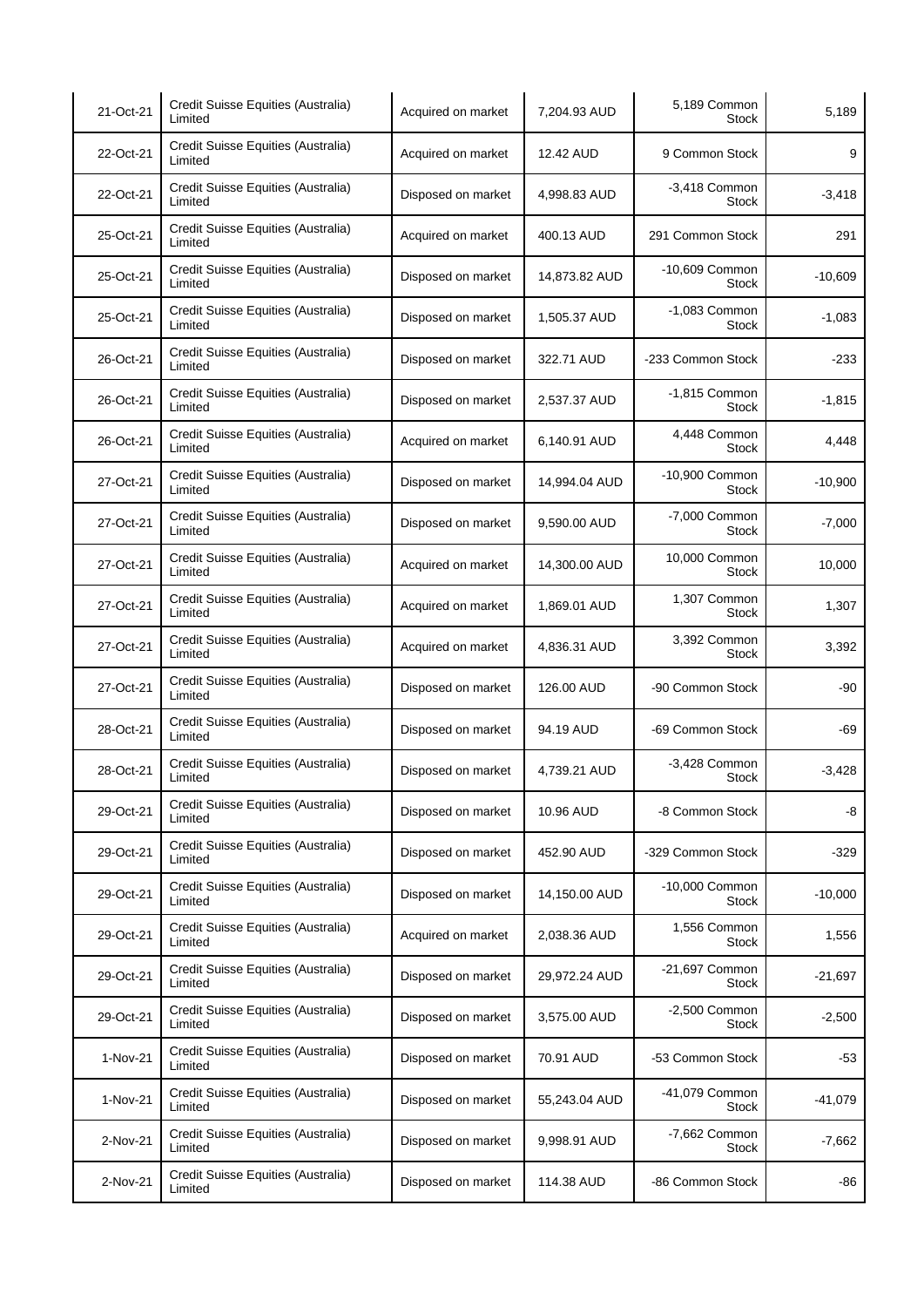| 2-Nov-21  | Credit Suisse Equities (Australia)<br>Limited | Acquired on market | 30.95 AUD     | 24 Common Stock                | 24        |
|-----------|-----------------------------------------------|--------------------|---------------|--------------------------------|-----------|
| 2-Nov-21  | Credit Suisse Equities (Australia)<br>Limited | Disposed on market | 870.40 AUD    | -640 Common Stock              | $-640$    |
| 2-Nov-21  | Credit Suisse Equities (Australia)<br>Limited | Disposed on market | 27,057.03 AUD | -20,727 Common<br><b>Stock</b> | $-20,727$ |
| 3-Nov-21  | Credit Suisse Equities (Australia)<br>Limited | Acquired on market | 193.97 AUD    | 151 Common Stock               | 151       |
| 3-Nov-21  | Credit Suisse Equities (Australia)<br>Limited | Disposed on market | 22,099.49 AUD | -17,089 Common<br>Stock        | $-17,089$ |
| 3-Nov-21  | Credit Suisse Equities (Australia)<br>Limited | Disposed on market | 457.83 AUD    | -354 Common Stock              | -354      |
| 3-Nov-21  | Credit Suisse Equities (Australia)<br>Limited | Acquired on market | .00 AUD       | <b>Common Stock</b>            | 0         |
| 3-Nov-21  | Credit Suisse Equities (Australia)<br>Limited | Disposed on market | 409.50 AUD    | -315 Common Stock              | -315      |
| 4-Nov-21  | Credit Suisse Equities (Australia)<br>Limited | Disposed on market | 2,311.68 AUD  | -1,792 Common<br>Stock         | $-1,792$  |
| 4-Nov-21  | Credit Suisse Equities (Australia)<br>Limited | Acquired on market | 100.73 AUD    | 79 Common Stock                | 79        |
| 4-Nov-21  | Credit Suisse Equities (Australia)<br>Limited | Disposed on market | 576.23 AUD    | -445 Common Stock              | -445      |
| 5-Nov-21  | Credit Suisse Equities (Australia)<br>Limited | Disposed on market | 2,610.30 AUD  | $-2,026$ Common<br>Stock       | $-2,026$  |
| 8-Nov-21  | Credit Suisse Equities (Australia)<br>Limited | Acquired on market | 298.62 AUD    | 237 Common Stock               | 237       |
| 8-Nov-21  | Credit Suisse Equities (Australia)<br>Limited | Disposed on market | 29.54 AUD     | -23 Common Stock               | $-23$     |
| 8-Nov-21  | Credit Suisse Equities (Australia)<br>Limited | Disposed on market | 4,988.37 AUD  | -3,882 Common<br><b>Stock</b>  | $-3,882$  |
| 8-Nov-21  | Credit Suisse Equities (Australia)<br>Limited | Disposed on market | 631.04 AUD    | -493 Common Stock              | -493      |
| 9-Nov-21  | Credit Suisse Equities (Australia)<br>Limited | Disposed on market | 85.01 AUD     | -67 Common Stock               | $-67$     |
| 9-Nov-21  | Credit Suisse Equities (Australia)<br>Limited | Acquired on market | 1,042.02 AUD  | 827 Common Stock               | 827       |
| 10-Nov-21 | Credit Suisse Equities (Australia)<br>Limited | Disposed on market | 18,587.44 AUD | -14,766 Common<br><b>Stock</b> | $-14,766$ |
| 10-Nov-21 | Credit Suisse Equities (Australia)<br>Limited | Disposed on market | 13.82 AUD     | -11 Common Stock               | $-11$     |
| 11-Nov-21 | Credit Suisse Equities (Australia)<br>Limited | Disposed on market | 1.27 AUD      | -1 Common Stock                | -1        |
| 12-Nov-21 | Credit Suisse Equities (Australia)<br>Limited | Acquired on market | 7,997.97 AUD  | 6,617 Common<br>Stock          | 6,617     |
| 15-Nov-21 | Credit Suisse Equities (Australia)<br>Limited | Disposed on market | 1.24 AUD      | -1 Common Stock                | -1        |
| 16-Nov-21 | Credit Suisse Equities (Australia)<br>Limited | Disposed on market | 6,083.05 AUD  | -4,969 Common<br><b>Stock</b>  | $-4,969$  |
| 17-Nov-21 | Credit Suisse Equities (Australia)<br>Limited | Disposed on market | 362.34 AUD    | -297 Common Stock              | -297      |
| 18-Nov-21 | Credit Suisse Equities (Australia)<br>Limited | Disposed on market | 351.95 AUD    | -297 Common Stock              | -297      |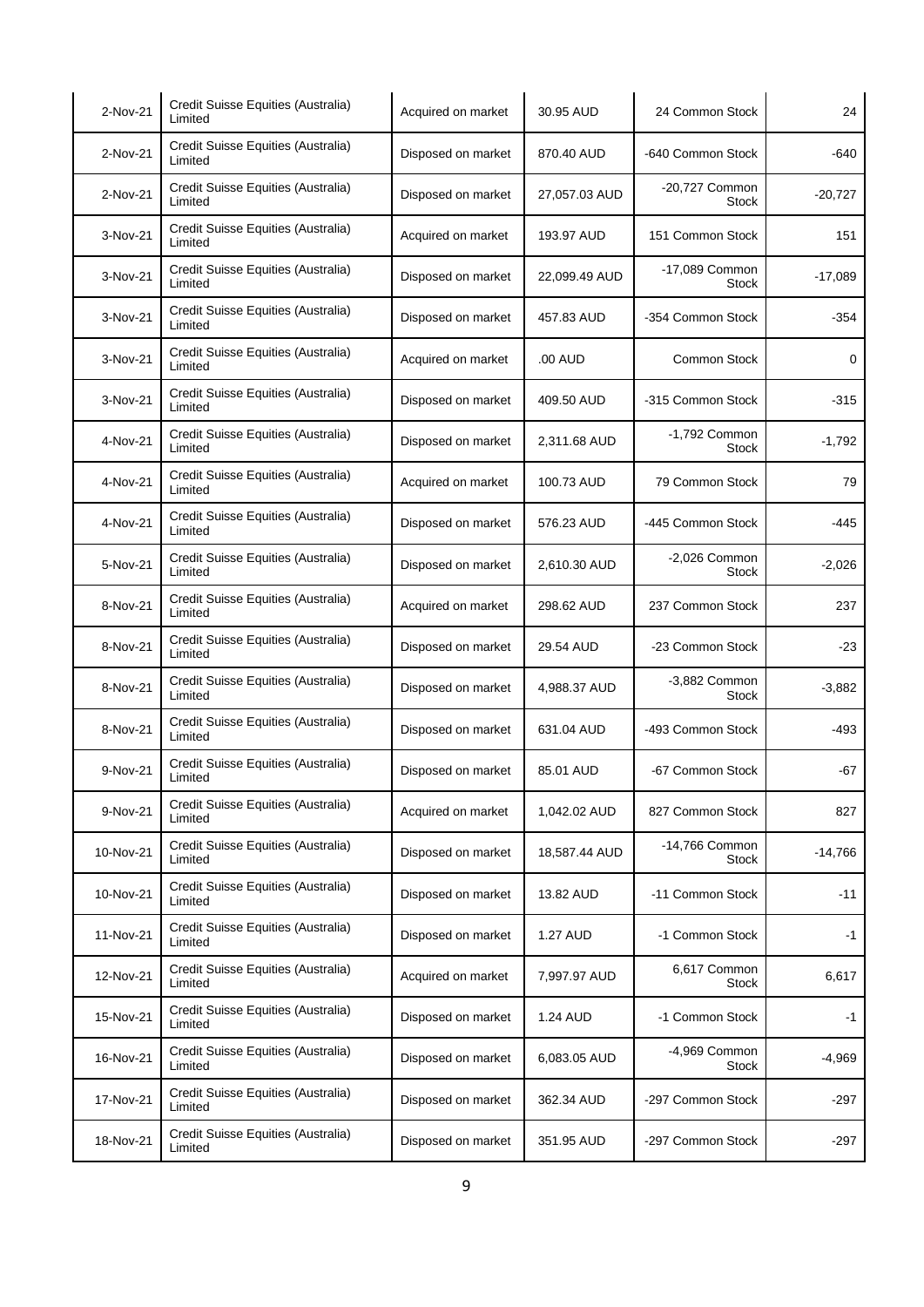| 18-Nov-21 | Credit Suisse Equities (Australia)<br>Limited | Acquired on market | 4,837.14 AUD  | 4,188 Common<br><b>Stock</b>    | 4,188    |
|-----------|-----------------------------------------------|--------------------|---------------|---------------------------------|----------|
| 19-Nov-21 | Credit Suisse Equities (Australia)<br>Limited | Disposed on market | 265.50 AUD    | -225 Common Stock               | $-225$   |
| 19-Nov-21 | Credit Suisse Equities (Australia)<br>Limited | Acquired on market | 1,698.60 AUD  | 1,490 Common<br><b>Stock</b>    | 1,490    |
| 19-Nov-21 | Credit Suisse Equities (Australia)<br>Limited | Disposed on market | 2,038.67 AUD  | -1,706 Common<br><b>Stock</b>   | $-1,706$ |
| 22-Nov-21 | Credit Suisse Equities (Australia)<br>Limited | Disposed on market | 272.95 AUD    | -232 Common Stock               | $-232$   |
| 23-Nov-21 | Credit Suisse Equities (Australia)<br>Limited | Acquired on market | 9,734.58 AUD  | 9,344 Common<br>Stock           | 9,344    |
| 23-Nov-21 | Credit Suisse Equities (Australia)<br>Limited | Acquired on market | 1,055.00 AUD  | 1,000 Common<br><b>Stock</b>    | 1,000    |
| 23-Nov-21 | Credit Suisse Equities (Australia)<br>Limited | Disposed on market | 2,279.16 AUD  | -1,948 Common<br><b>Stock</b>   | $-1,948$ |
| 23-Nov-21 | Credit Suisse Equities (Australia)<br>Limited | Acquired on market | 778.52 AUD    | 731 Common Stock                | 731      |
| 23-Nov-21 | Credit Suisse Equities (Australia)<br>Limited | Acquired on market | 1,230.00 AUD  | 1,200 Common<br><b>Stock</b>    | 1,200    |
| 23-Nov-21 | Credit Suisse Equities (Australia)<br>Limited | Disposed on market | 573.65 AUD    | -501 Common Stock               | $-501$   |
| 24-Nov-21 | Credit Suisse Equities (Australia)<br>Limited | Disposed on market | 405.00 AUD    | -360 Common Stock               | $-360$   |
| 24-Nov-21 | Credit Suisse Equities (Australia)<br>Limited | Acquired on market | 5,703.16 AUD  | 5,429 Common<br><b>Stock</b>    | 5,429    |
| 25-Nov-21 | Credit Suisse Equities (Australia)<br>Limited | Disposed on market | 349.18 AUD    | -316 Common Stock               | $-316$   |
| 25-Nov-21 | Credit Suisse Equities (Australia)<br>Limited | Acquired on market | 5,297.54 AUD  | 5,110 Common<br><b>Stock</b>    | 5,110    |
| 26-Nov-21 | Credit Suisse Equities (Australia)<br>Limited | Disposed on market | 5,753.28 AUD  | $-5,422$ Common<br><b>Stock</b> | $-5,422$ |
| 26-Nov-21 | Credit Suisse Equities (Australia)<br>Limited | Disposed on market | 2,631.00 AUD  | $-2,500$ Common<br><b>Stock</b> | $-2,500$ |
| 26-Nov-21 | Credit Suisse Equities (Australia)<br>Limited | Acquired on market | 2,451.00 AUD  | 2,451 Common<br><b>Stock</b>    | 2,451    |
| 29-Nov-21 | Credit Suisse Equities (Australia)<br>Limited | Disposed on market | 5,035.28 AUD  | -4,865 Common<br><b>Stock</b>   | $-4,865$ |
| 29-Nov-21 | Credit Suisse Equities (Australia)<br>Limited | Disposed on market | 3,996.40 AUD  | -3,862 Common<br><b>Stock</b>   | $-3,862$ |
| 29-Nov-21 | Credit Suisse Equities (Australia)<br>Limited | Disposed on market | 1,157.34 AUD  | -1,097 Common<br><b>Stock</b>   | $-1,097$ |
| 29-Nov-21 | Credit Suisse Equities (Australia)<br>Limited | Acquired on market | 62,142.87 AUD | 61,406 Common<br>Stock          | 61,406   |
| 30-Nov-21 | Credit Suisse Equities (Australia)<br>Limited | Disposed on market | 4,368.56 AUD  | -4,304 Common<br>Stock          | $-4,304$ |
| 30-Nov-21 | Credit Suisse Equities (Australia)<br>Limited | Acquired on market | 10,707.29 AUD | 10,822 Common<br><b>Stock</b>   | 10,822   |
| 30-Nov-21 | Credit Suisse Equities (Australia)<br>Limited | Disposed on market | 2,013.58 AUD  | -1,985 Common<br>Stock          | $-1,985$ |
| 30-Nov-21 | Credit Suisse Equities (Australia)<br>Limited | Disposed on market | 1,522.50 AUD  | -1,500 Common<br><b>Stock</b>   | $-1,500$ |
| 30-Nov-21 | Credit Suisse Equities (Australia)<br>Limited | Acquired on market | 269.99 AUD    | 266 Common Stock                | 266      |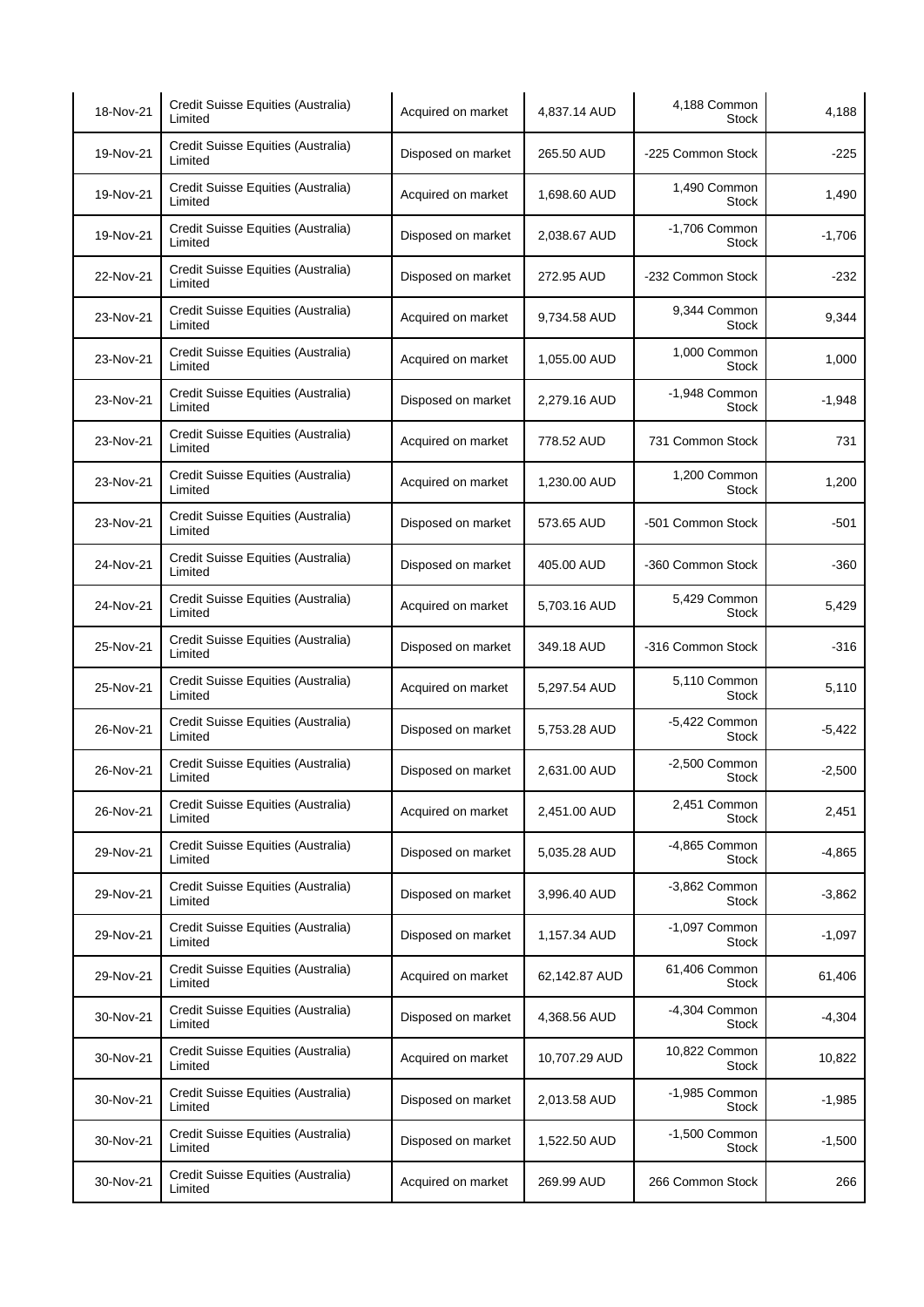| $1-Dec-21$ | Credit Suisse Equities (Australia)<br>Limited | Acquired on market | 34,436.20 AUD | 36,425 Common<br>Stock          | 36,425    |
|------------|-----------------------------------------------|--------------------|---------------|---------------------------------|-----------|
| 1-Dec-21   | Credit Suisse Equities (Australia)<br>Limited | Disposed on market | 355.26 AUD    | -372 Common Stock               | -372      |
| 1-Dec-21   | Credit Suisse Equities (Australia)<br>Limited | Acquired on market | 11,885.10 AUD | 12,508 Common<br><b>Stock</b>   | 12,508    |
| 1-Dec-21   | Credit Suisse Equities (Australia)<br>Limited | Disposed on market | 2,456.48 AUD  | -2,362 Common<br>Stock          | $-2,362$  |
| 1-Dec-21   | Credit Suisse Equities (Australia)<br>Limited | Acquired on market | 5,498.37 AUD  | 5,932 Common<br>Stock           | 5,932     |
| 2-Dec-21   | Credit Suisse Equities (Australia)<br>Limited | Disposed on market | 2.936.63 AUD  | -2,865 Common<br>Stock          | $-2,865$  |
| 2-Dec-21   | Credit Suisse Equities (Australia)<br>Limited | Disposed on market | 9,464.73 AUD  | -9,398 Common<br><b>Stock</b>   | $-9,398$  |
| 2-Dec-21   | Credit Suisse Equities (Australia)<br>Limited | Disposed on market | 101.51 AUD    | -102 Common Stock               | -102      |
| 2-Dec-21   | Credit Suisse Equities (Australia)<br>Limited | Disposed on market | 22,289.27 AUD | -22,592 Common<br><b>Stock</b>  | $-22,592$ |
| 2-Dec-21   | Credit Suisse Equities (Australia)<br>Limited | Acquired on market | 245.00 AUD    | 245 Common Stock                | 245       |
| 2-Dec-21   | Credit Suisse Equities (Australia)<br>Limited | Acquired on market | 50,403.84 AUD | 49,401 Common<br><b>Stock</b>   | 49,401    |
| 2-Dec-21   | Credit Suisse Equities (Australia)<br>Limited | Acquired on market | 16,538.25 AUD | 16,608 Common<br><b>Stock</b>   | 16,608    |
| 2-Dec-21   | Credit Suisse Equities (Australia)<br>Limited | Acquired on market | 88,393.58 AUD | 86,204 Common<br><b>Stock</b>   | 86,204    |
| 2-Dec-21   | Credit Suisse Equities (Australia)<br>Limited | Acquired on market | 2,495.88 AUD  | 2,435 Common<br>Stock           | 2,435     |
| 3-Dec-21   | Credit Suisse Equities (Australia)<br>Limited | Disposed on market | 140.17 AUD    | -146 Common Stock               | -146      |
| 3-Dec-21   | Credit Suisse Equities (Australia)<br>Limited | Disposed on market | 17.18 AUD     | -18 Common Stock                | -18       |
| 3-Dec-21   | Credit Suisse Equities (Australia)<br>Limited | Acquired on market | 2,656.30 AUD  | 2,590 Common<br>Stock           | 2,590     |
| 3-Dec-21   | Credit Suisse Equities (Australia)<br>Limited | Disposed on market | 10,357.49 AUD | -10,874 Common<br>Stock         | $-10,874$ |
| 3-Dec-21   | Credit Suisse Equities (Australia)<br>Limited | Acquired on market | 7,350.54 AUD  | 7,205 Common<br><b>Stock</b>    | 7,205     |
| 3-Dec-21   | Credit Suisse Equities (Australia)<br>Limited | Disposed on market | 5,892.85 AUD  | $-6,203$ Common<br><b>Stock</b> | $-6,203$  |
| 3-Dec-21   | Credit Suisse Equities (Australia)<br>Limited | Acquired on market | 375.36 AUD    | 368 Common Stock                | 368       |
| 6-Dec-21   | Credit Suisse Equities (Australia)<br>Limited | Disposed on market | 48,216.00 AUD | -48,551 Common<br>Stock         | $-48,551$ |
| 6-Dec-21   | Credit Suisse Equities (Australia)<br>Limited | Disposed on market | 173.75 AUD    | -176 Common Stock               | -176      |
| 6-Dec-21   | Credit Suisse Equities (Australia)<br>Limited | Disposed on market | 21,643.16 AUD | -21,641 Common<br>Stock         | $-21,641$ |
| 6-Dec-21   | Credit Suisse Equities (Australia)<br>Limited | Disposed on market | 76,683.11 AUD | -76,937 Common<br>Stock         | $-76,937$ |
| 6-Dec-21   | Credit Suisse Equities (Australia)<br>Limited | Disposed on market | 35,950.57 AUD | -36,204 Common<br><b>Stock</b>  | $-36,204$ |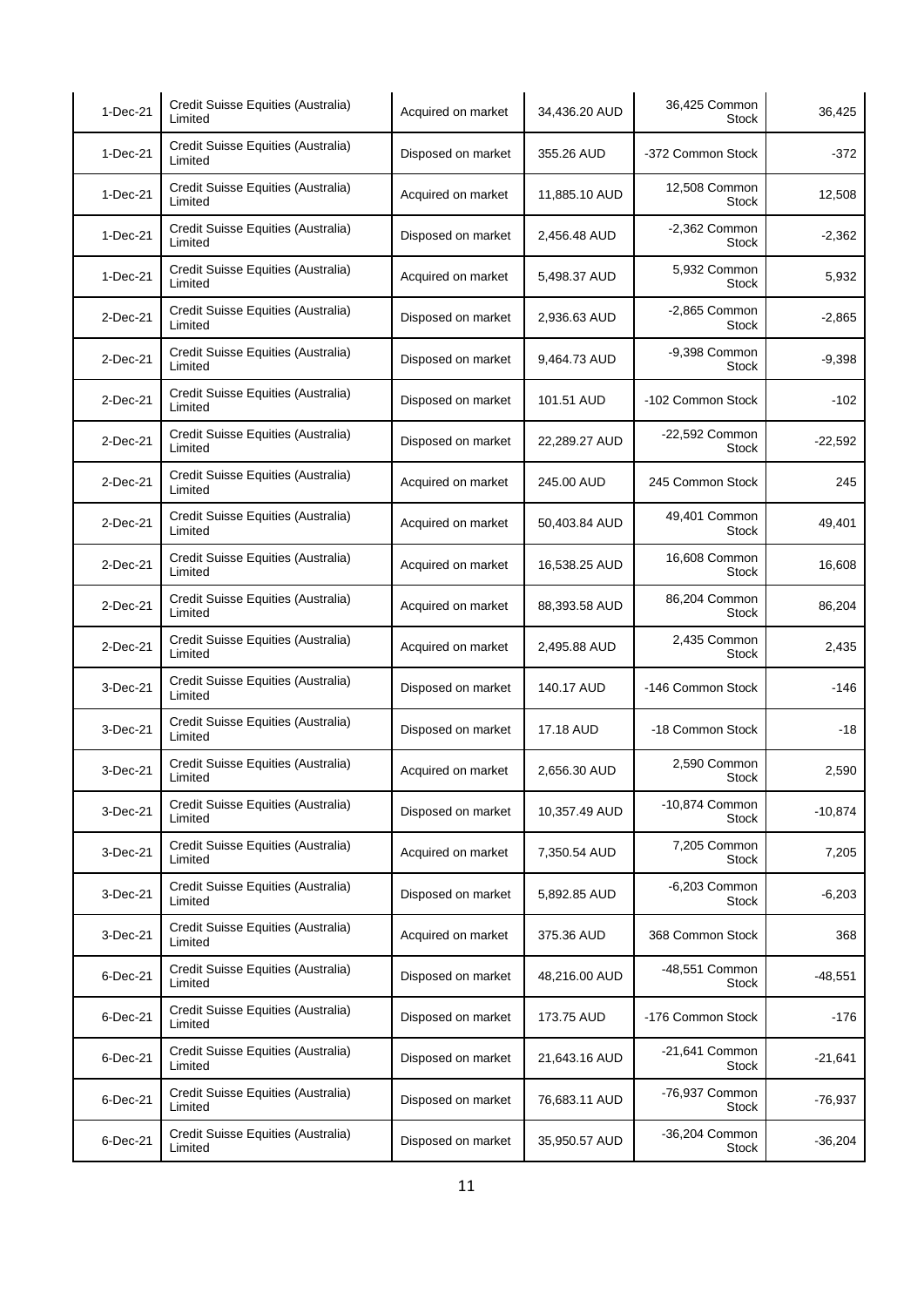| 6-Dec-21  | Credit Suisse Equities (Australia)<br>Limited | Acquired on market | 2,395.17 AUD  | 2,425 Common<br><b>Stock</b>    | 2,425     |
|-----------|-----------------------------------------------|--------------------|---------------|---------------------------------|-----------|
| 7-Dec-21  | Credit Suisse Equities (Australia)<br>Limited | Disposed on market | 318.93 AUD    | -312 Common Stock               | $-312$    |
| 7-Dec-21  | Credit Suisse Equities (Australia)<br>Limited | Disposed on market | 2,680.65 AUD  | $-2,590$ Common<br><b>Stock</b> | $-2,590$  |
| 7-Dec-21  | Credit Suisse Equities (Australia)<br>Limited | Disposed on market | 26,164.30 AUD | -25,732 Common<br><b>Stock</b>  | $-25,732$ |
| 7-Dec-21  | Credit Suisse Equities (Australia)<br>Limited | Disposed on market | 51,905.00 AUD | -50,000 Common<br>Stock         | $-50,000$ |
| 7-Dec-21  | Credit Suisse Equities (Australia)<br>Limited | Disposed on market | 10,932.15 AUD | -10,536 Common<br>Stock         | $-10,536$ |
| 8-Dec-21  | Credit Suisse Equities (Australia)<br>Limited | Acquired on market | 3,310.00 AUD  | 3,310 Common<br><b>Stock</b>    | 3,310     |
| 8-Dec-21  | Credit Suisse Equities (Australia)<br>Limited | Disposed on market | 567.42 AUD    | -579 Common Stock               | $-579$    |
| 8-Dec-21  | Credit Suisse Equities (Australia)<br>Limited | Disposed on market | 11.60 AUD     | -12 Common Stock                | $-12$     |
| 8-Dec-21  | Credit Suisse Equities (Australia)<br>Limited | Disposed on market | 9,856.59 AUD  | -9,759 Common<br><b>Stock</b>   | $-9,759$  |
| 8-Dec-21  | Credit Suisse Equities (Australia)<br>Limited | Disposed on market | 106.05 AUD    | -105 Common Stock               | $-105$    |
| 9-Dec-21  | Credit Suisse Equities (Australia)<br>Limited | Acquired on market | 2,243.52 AUD  | 2,337 Common<br><b>Stock</b>    | 2,337     |
| 9-Dec-21  | Credit Suisse Equities (Australia)<br>Limited | Disposed on market | 3.96 AUD      | -4 Common Stock                 | -4        |
| 9-Dec-21  | Credit Suisse Equities (Australia)<br>Limited | Disposed on market | 3.92 AUD      | -4 Common Stock                 | -4        |
| 10-Dec-21 | Credit Suisse Equities (Australia)<br>Limited | Disposed on market | 2,443.92 AUD  | $-2,396$ Common<br>Stock        | $-2,396$  |
| 10-Dec-21 | Credit Suisse Equities (Australia)<br>Limited | Acquired on market | 247.22 AUD    | 263 Common Stock                | 263       |
| 13-Dec-21 | Credit Suisse Equities (Australia)<br>Limited | Acquired on market | 272.57 AUD    | 281 Common Stock                | 281       |
| 13-Dec-21 | Credit Suisse Equities (Australia)<br>Limited | Disposed on market | 2,381.40 AUD  | $-2,430$ Common<br><b>Stock</b> | $-2,430$  |
| 14-Dec-21 | Credit Suisse Equities (Australia)<br>Limited | Acquired on market | 20.06 AUD     | 21 Common Stock                 | 21        |
| 14-Dec-21 | Credit Suisse Equities (Australia)<br>Limited | Disposed on market | 2,379.84 AUD  | $-2,479$ Common<br><b>Stock</b> | $-2,479$  |
| 15-Dec-21 | Credit Suisse Equities (Australia)<br>Limited | Disposed on market | 5,073.00 AUD  | -5,340 Common<br><b>Stock</b>   | $-5,340$  |
| 15-Dec-21 | Credit Suisse Equities (Australia)<br>Limited | Acquired on market | 356.85 AUD    | 390 Common Stock                | 390       |
| 16-Dec-21 | Credit Suisse Equities (Australia)<br>Limited | Disposed on market | 111.76 AUD    | -121 Common Stock               | $-121$    |
| 17-Dec-21 | Credit Suisse Equities (Australia)<br>Limited | Acquired on market | 21,796.62 AUD | 25,970 Common<br><b>Stock</b>   | 25,970    |
| 17-Dec-21 | Credit Suisse Equities (Australia)<br>Limited | Acquired on market | 10,601.45 AUD | 12,707 Common<br>Stock          | 12,707    |
| 17-Dec-21 | Credit Suisse Equities (Australia)<br>Limited | Acquired on market | 2,253.85 AUD  | 2,725 Common<br>Stock           | 2,725     |
| 17-Dec-21 | Credit Suisse Equities (Australia)<br>Limited | Disposed on market | 4,845.15 AUD  | -5,238 Common<br>Stock          | $-5,238$  |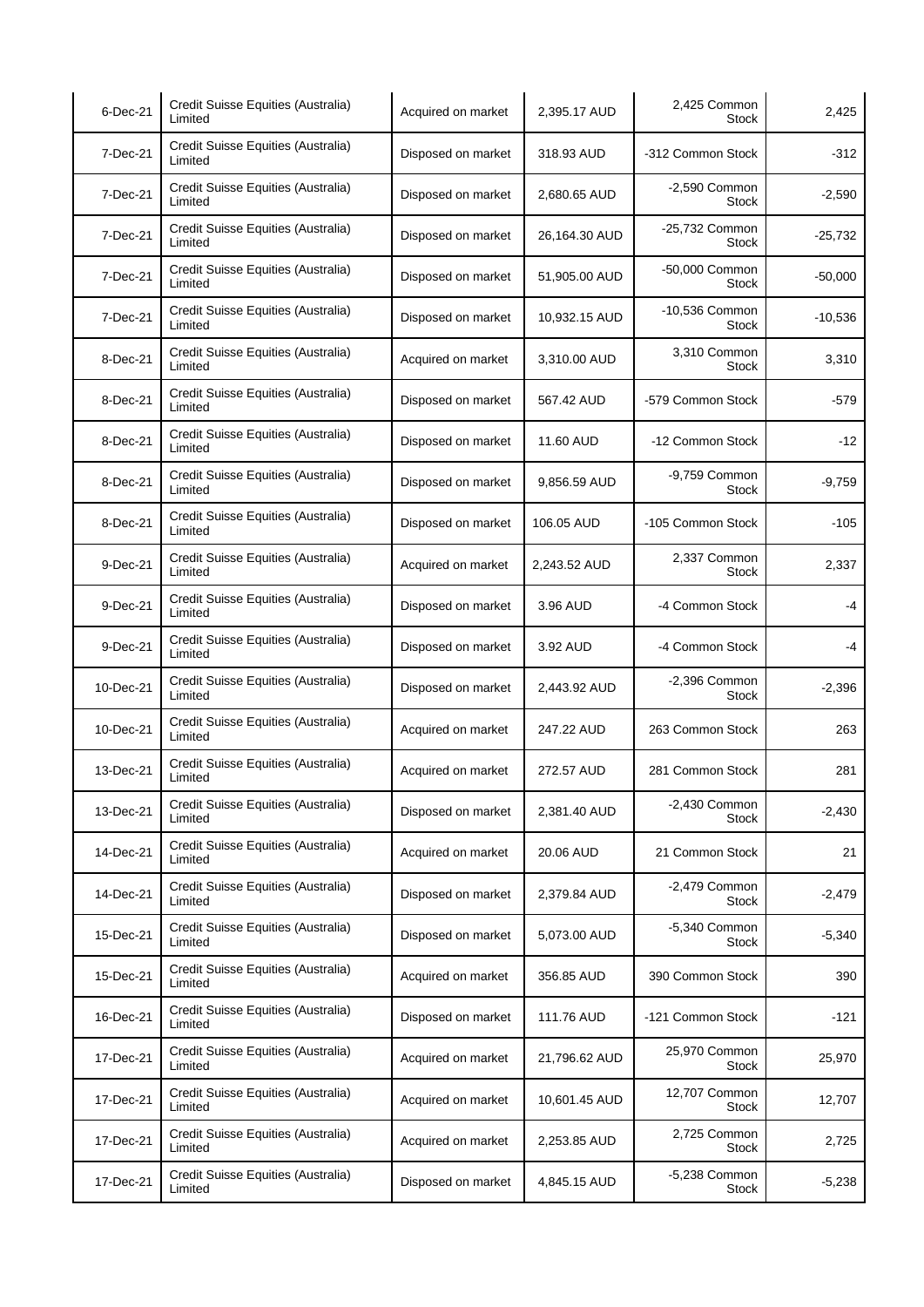| 17-Dec-21 | Credit Suisse Equities (Australia)<br>Limited | Disposed on market | 54.28 AUD     | -59 Common Stock                | -59       |
|-----------|-----------------------------------------------|--------------------|---------------|---------------------------------|-----------|
| 20-Dec-21 | Credit Suisse Equities (Australia)<br>Limited | Acquired on market | 26,302.54 AUD | 34,053 Common<br><b>Stock</b>   | 34,053    |
| 20-Dec-21 | Credit Suisse Equities (Australia)<br>Limited | Acquired on market | 6,343.66 AUD  | 8,158 Common<br><b>Stock</b>    | 8,158     |
| 20-Dec-21 | Credit Suisse Equities (Australia)<br>Limited | Acquired on market | 62,709.77 AUD | 80,038 Common<br>Stock          | 80,038    |
| 21-Dec-21 | Credit Suisse Equities (Australia)<br>Limited | Disposed on market | 11,333.18 AUD | -13,341 Common<br><b>Stock</b>  | $-13,341$ |
| 21-Dec-21 | Credit Suisse Equities (Australia)<br>Limited | Acquired on market | 37,802.19 AUD | 48,125 Common<br>Stock          | 48,125    |
| 21-Dec-21 | Credit Suisse Equities (Australia)<br>Limited | Acquired on market | 2,159.15 AUD  | 2,786 Common<br><b>Stock</b>    | 2,786     |
| 21-Dec-21 | Credit Suisse Equities (Australia)<br>Limited | Acquired on market | 36,754.37 AUD | 47,474 Common<br><b>Stock</b>   | 47,474    |
| 22-Dec-21 | Credit Suisse Equities (Australia)<br>Limited | Disposed on market | 1,365.90 AUD  | -1,740 Common<br>Stock          | $-1,740$  |
| 22-Dec-21 | Credit Suisse Equities (Australia)<br>Limited | Disposed on market | 3,324.24 AUD  | -4,104 Common<br><b>Stock</b>   | $-4,104$  |
| 22-Dec-21 | Credit Suisse Equities (Australia)<br>Limited | Disposed on market | 11,441.37 AUD | -14,448 Common<br><b>Stock</b>  | $-14,448$ |
| 22-Dec-21 | Credit Suisse Equities (Australia)<br>Limited | Disposed on market | 18.34 AUD     | -24 Common Stock                | $-24$     |
| 22-Dec-21 | Credit Suisse Equities (Australia)<br>Limited | Acquired on market | 2,825.38 AUD  | 3,626 Common<br><b>Stock</b>    | 3,626     |
| 22-Dec-21 | Credit Suisse Equities (Australia)<br>Limited | Acquired on market | 5,025.03 AUD  | 6,444 Common<br>Stock           | 6,444     |
| 22-Dec-21 | Credit Suisse Equities (Australia)<br>Limited | Acquired on market | 3,546.62 AUD  | 4,606 Common<br>Stock           | 4,606     |
| 22-Dec-21 | Credit Suisse Equities (Australia)<br>Limited | Acquired on market | 20,626.80 AUD | 26,448 Common<br><b>Stock</b>   | 26,448    |
| 23-Dec-21 | Credit Suisse Equities (Australia)<br>Limited | Disposed on market | 3.514.05 AUD  | -4,500 Common<br>Stock          | $-4,500$  |
| 23-Dec-21 | Credit Suisse Equities (Australia)<br>Limited | Disposed on market | 5,530.95 AUD  | -7,027 Common<br>Stock          | $-7,027$  |
| 23-Dec-21 | Credit Suisse Equities (Australia)<br>Limited | Acquired on market | 5,344.15 AUD  | 7,029 Common<br><b>Stock</b>    | 7,029     |
| 24-Dec-21 | Credit Suisse Equities (Australia)<br>Limited | Disposed on market | 2,200.07 AUD  | $-2,803$ Common<br><b>Stock</b> | $-2,803$  |
| 24-Dec-21 | Credit Suisse Equities (Australia)<br>Limited | Disposed on market | 1,472.56 AUD  | -1,864 Common<br>Stock          | $-1,864$  |
| 24-Dec-21 | Credit Suisse Equities (Australia)<br>Limited | Acquired on market | 6,829.36 AUD  | 8,986 Common<br><b>Stock</b>    | 8,986     |
| 24-Dec-21 | Credit Suisse Equities (Australia)<br>Limited | Acquired on market | 4,252.02 AUD  | 5,611 Common<br>Stock           | 5,611     |
| 24-Dec-21 | Credit Suisse Equities (Australia)<br>Limited | Acquired on market | 2,169.75 AUD  | 2,893 Common<br><b>Stock</b>    | 2,893     |
| 29-Dec-21 | Credit Suisse Equities (Australia)<br>Limited | Disposed on market | 38.71 AUD     | -51 Common Stock                | $-51$     |
| 29-Dec-21 | Credit Suisse Equities (Australia)<br>Limited | Disposed on market | 791.32 AUD    | -1,043 Common<br><b>Stock</b>   | $-1,043$  |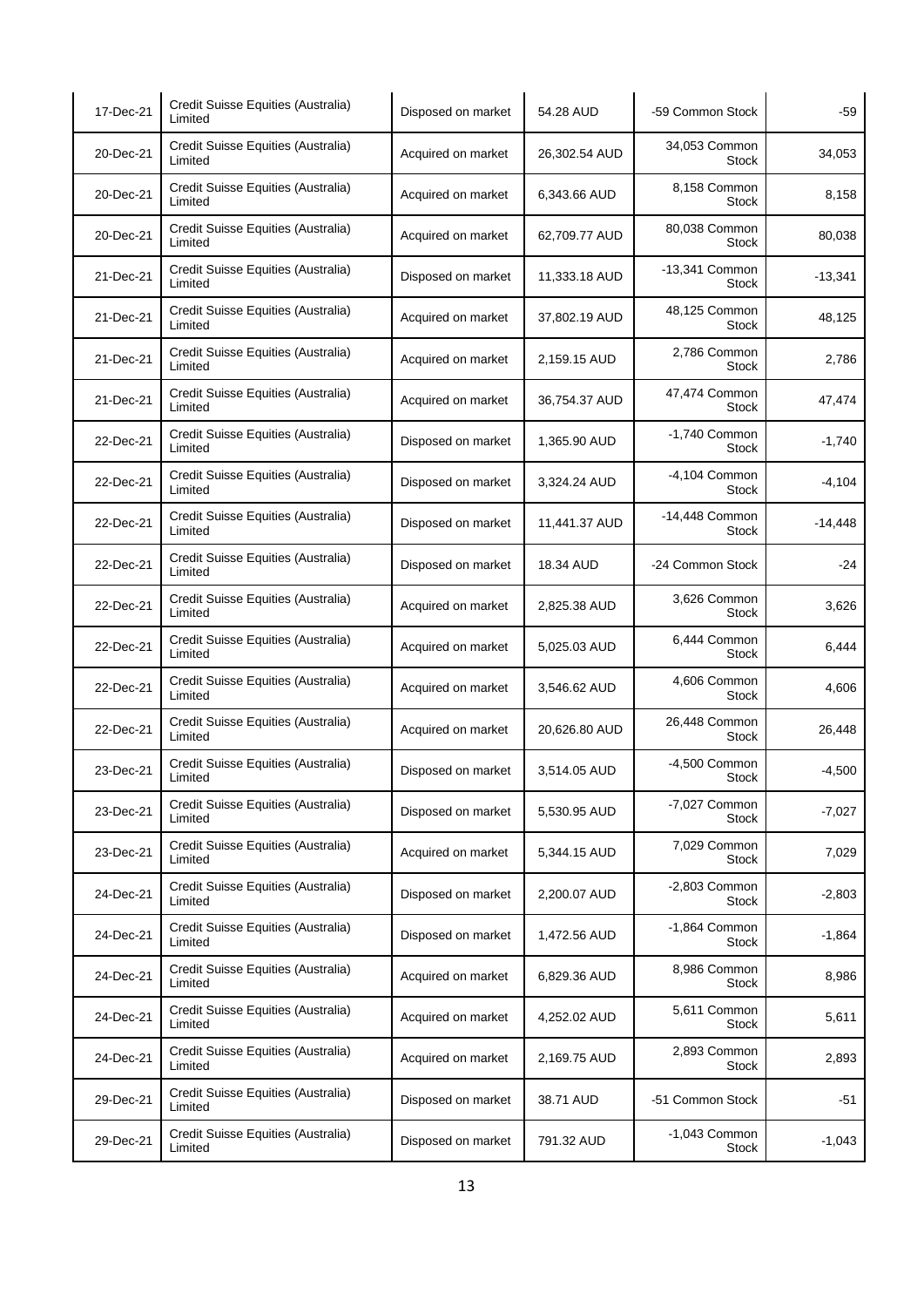| 29-Dec-21 | Credit Suisse Equities (Australia)<br>Limited | Acquired on market | 11,680.50 AUD | 15,574 Common<br>Stock         | 15,574    |
|-----------|-----------------------------------------------|--------------------|---------------|--------------------------------|-----------|
| 29-Dec-21 | Credit Suisse Equities (Australia)<br>Limited | Acquired on market | 20,860.05 AUD | 27,236 Common<br><b>Stock</b>  | 27,236    |
| 29-Dec-21 | Credit Suisse Equities (Australia)<br>Limited | Acquired on market | 18,098.14 AUD | 23,851 Common<br><b>Stock</b>  | 23,851    |
| 30-Dec-21 | Credit Suisse Equities (Australia)<br>Limited | Disposed on market | 6.75 AUD      | -9 Common Stock                | -9        |
| 30-Dec-21 | Credit Suisse Equities (Australia)<br>Limited | Acquired on market | 1,074.64 AUD  | 1,414 Common<br><b>Stock</b>   | 1,414     |
| 30-Dec-21 | Credit Suisse Equities (Australia)<br>Limited | Acquired on market | 2,673.83 AUD  | 3,605 Common<br>Stock          | 3,605     |
| 30-Dec-21 | Credit Suisse Equities (Australia)<br>Limited | Acquired on market | 5,524.95 AUD  | 7,435 Common<br><b>Stock</b>   | 7,435     |
| 31-Dec-21 | Credit Suisse Equities (Australia)<br>Limited | Disposed on market | 6,033.21 AUD  | -7,991 Common<br><b>Stock</b>  | $-7,991$  |
| 31-Dec-21 | Credit Suisse Equities (Australia)<br>Limited | Disposed on market | 12.15 AUD     | -16 Common Stock               | $-16$     |
| 31-Dec-21 | Credit Suisse Equities (Australia)<br>Limited | Acquired on market | 2,661.95 AUD  | 3,691 Common<br><b>Stock</b>   | 3,691     |
| 31-Dec-21 | Credit Suisse Equities (Australia)<br>Limited | Acquired on market | 14,610.38 AUD | 20,006 Common<br><b>Stock</b>  | 20,006    |
| 31-Dec-21 | Credit Suisse Equities (Australia)<br>Limited | Acquired on market | 10,387.35 AUD | 14,119 Common<br><b>Stock</b>  | 14,119    |
| 4-Jan-22  | Credit Suisse Equities (Australia)<br>Limited | Disposed on market | 12,544.82 AUD | -16,980 Common<br><b>Stock</b> | $-16,980$ |
| 4-Jan-22  | Credit Suisse Equities (Australia)<br>Limited | Disposed on market | 1,347.50 AUD  | -1,750 Common<br><b>Stock</b>  | $-1,750$  |
| 4-Jan-22  | Credit Suisse Equities (Australia)<br>Limited | Disposed on market | 719.54 AUD    | -967 Common Stock              | $-967$    |
| 4-Jan-22  | Credit Suisse Equities (Australia)<br>Limited | Disposed on market | 8.14 AUD      | -11 Common Stock               | -11       |
| 4-Jan-22  | Credit Suisse Equities (Australia)<br>Limited | Acquired on market | 13,997.58 AUD | 19,460 Common<br><b>Stock</b>  | 19,460    |
| 4-Jan-22  | Credit Suisse Equities (Australia)<br>Limited | Acquired on market | 2,888.73 AUD  | 4,115 Common<br>Stock          | 4,115     |
| 4-Jan-22  | Credit Suisse Equities (Australia)<br>Limited | Acquired on market | 17,038.14 AUD | 23,967 Common<br><b>Stock</b>  | 23,967    |
| 5-Jan-22  | Credit Suisse Equities (Australia)<br>Limited | Disposed on market | 584.00 AUD    | -800 Common Stock              | $-800$    |
| 5-Jan-22  | Credit Suisse Equities (Australia)<br>Limited | Disposed on market | 1.45 AUD      | -2 Common Stock                | $-2$      |
| 5-Jan-22  | Credit Suisse Equities (Australia)<br>Limited | Acquired on market | 9,369.05 AUD  | 13,181 Common<br>Stock         | 13,181    |
| 5-Jan-22  | Credit Suisse Equities (Australia)<br>Limited | Acquired on market | 5,957.94 AUD  | 8,469 Common<br>Stock          | 8,469     |
| 5-Jan-22  | Credit Suisse Equities (Australia)<br>Limited | Acquired on market | 9,259.73 AUD  | 12,967 Common<br><b>Stock</b>  | 12,967    |
| 6-Jan-22  | Credit Suisse Equities (Australia)<br>Limited | Disposed on market | 2.86 AUD      | -4 Common Stock                | -4        |
| 6-Jan-22  | Credit Suisse Equities (Australia)<br>Limited | Disposed on market | 4,471.16 AUD  | -6,256 Common<br>Stock         | $-6,256$  |
| 6-Jan-22  | Credit Suisse Equities (Australia)<br>Limited | Acquired on market | 6,296.00 AUD  | 9,122 Common<br>Stock          | 9,122     |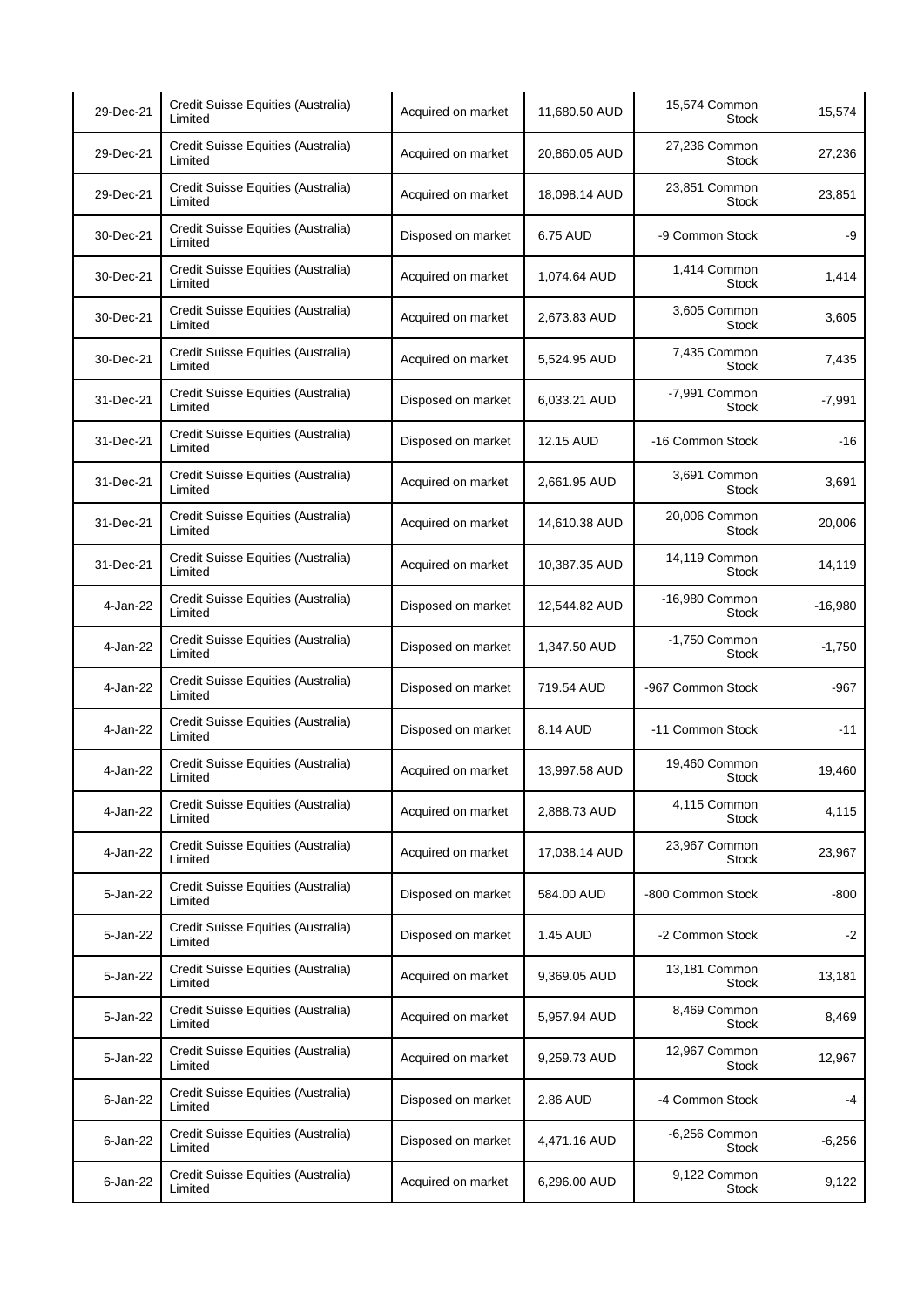| $6$ -Jan-22 | Credit Suisse Equities (Australia)<br>Limited | Acquired on market | 4,662.76 AUD  | 6,857 Common<br><b>Stock</b>   | 6,857     |
|-------------|-----------------------------------------------|--------------------|---------------|--------------------------------|-----------|
| $6$ -Jan-22 | Credit Suisse Equities (Australia)<br>Limited | Acquired on market | 5,668.17 AUD  | 8,191 Common<br><b>Stock</b>   | 8,191     |
| 7-Jan-22    | Credit Suisse Equities (Australia)<br>Limited | Disposed on market | 11,799.94 AUD | -16,676 Common<br><b>Stock</b> | $-16,676$ |
| 7-Jan-22    | Credit Suisse Equities (Australia)<br>Limited | Disposed on market | 2.82 AUD      | -4 Common Stock                | -4        |
| 7-Jan-22    | Credit Suisse Equities (Australia)<br>Limited | Disposed on market | 4,183.67 AUD  | -5,871 Common<br><b>Stock</b>  | $-5,871$  |
| 7-Jan-22    | Credit Suisse Equities (Australia)<br>Limited | Acquired on market | 15,964.41 AUD | 24,130 Common<br>Stock         | 24,130    |
| 7-Jan-22    | Credit Suisse Equities (Australia)<br>Limited | Acquired on market | 25,315.40 AUD | 38,074 Common<br><b>Stock</b>  | 38,074    |
| 7-Jan-22    | Credit Suisse Equities (Australia)<br>Limited | Acquired on market | 917.00 AUD    | 1,400 Common<br><b>Stock</b>   | 1,400     |
| 10-Jan-22   | Credit Suisse Equities (Australia)<br>Limited | Disposed on market | 11,766.61 AUD | -17,058 Common<br>Stock        | $-17,058$ |
| 10-Jan-22   | Credit Suisse Equities (Australia)<br>Limited | Disposed on market | 513.75 AUD    | -750 Common Stock              | $-750$    |
| 10-Jan-22   | Credit Suisse Equities (Australia)<br>Limited | Disposed on market | 6,251.50 AUD  | -8,904 Common<br><b>Stock</b>  | $-8,904$  |
| 10-Jan-22   | Credit Suisse Equities (Australia)<br>Limited | Acquired on market | 24,236.10 AUD | 37,587 Common<br>Stock         | 37,587    |
| 10-Jan-22   | Credit Suisse Equities (Australia)<br>Limited | Acquired on market | 4,162.15 AUD  | 6,433 Common<br><b>Stock</b>   | 6,433     |
| 10-Jan-22   | Credit Suisse Equities (Australia)<br>Limited | Acquired on market | 12,007.15 AUD | 18,541 Common<br>Stock         | 18,541    |
| 10-Jan-22   | Credit Suisse Equities (Australia)<br>Limited | Acquired on market | 1,755.00 AUD  | 2,700 Common<br>Stock          | 2,700     |
| 11-Jan-22   | Credit Suisse Equities (Australia)<br>Limited | Disposed on market | 1,020.51 AUD  | -1,479 Common<br><b>Stock</b>  | $-1,479$  |
| 11-Jan-22   | Credit Suisse Equities (Australia)<br>Limited | Disposed on market | 5,412.51 AUD  | -8,034 Common<br>Stock         | $-8,034$  |
| 11-Jan-22   | Credit Suisse Equities (Australia)<br>Limited | Acquired on market | 13,009.79 AUD | 19,832 Common<br><b>Stock</b>  | 19,832    |
| 11-Jan-22   | Credit Suisse Equities (Australia)<br>Limited | Acquired on market | 7,896.85 AUD  | 12,287 Common<br><b>Stock</b>  | 12,287    |
| 12-Jan-22   | Credit Suisse Equities (Australia)<br>Limited | Disposed on market | 2,453.27 AUD  | -3,765 Common<br><b>Stock</b>  | $-3,765$  |
| 12-Jan-22   | Credit Suisse Equities (Australia)<br>Limited | Disposed on market | 11,077.63 AUD | -17,053 Common<br>Stock        | $-17,053$ |
| 12-Jan-22   | Credit Suisse Equities (Australia)<br>Limited | Acquired on market | 28,522.41 AUD | 40,360 Common<br><b>Stock</b>  | 40,360    |
| 12-Jan-22   | Credit Suisse Equities (Australia)<br>Limited | Acquired on market | 98,379.86 AUD | 140,784 Common<br>Stock        | 140,784   |
| 12-Jan-22   | Credit Suisse Equities (Australia)<br>Limited | Acquired on market | 43,015.35 AUD | 57,700 Common<br>Stock         | 57,700    |
| 12-Jan-22   | Credit Suisse Equities (Australia)<br>Limited | Acquired on market | 96,490.58 AUD | 132,542 Common<br>Stock        | 132,542   |
| 13-Jan-22   | Credit Suisse Equities (Australia)<br>Limited | Disposed on market | 3,924.13 AUD  | $-6,100$ Common<br>Stock       | $-6,100$  |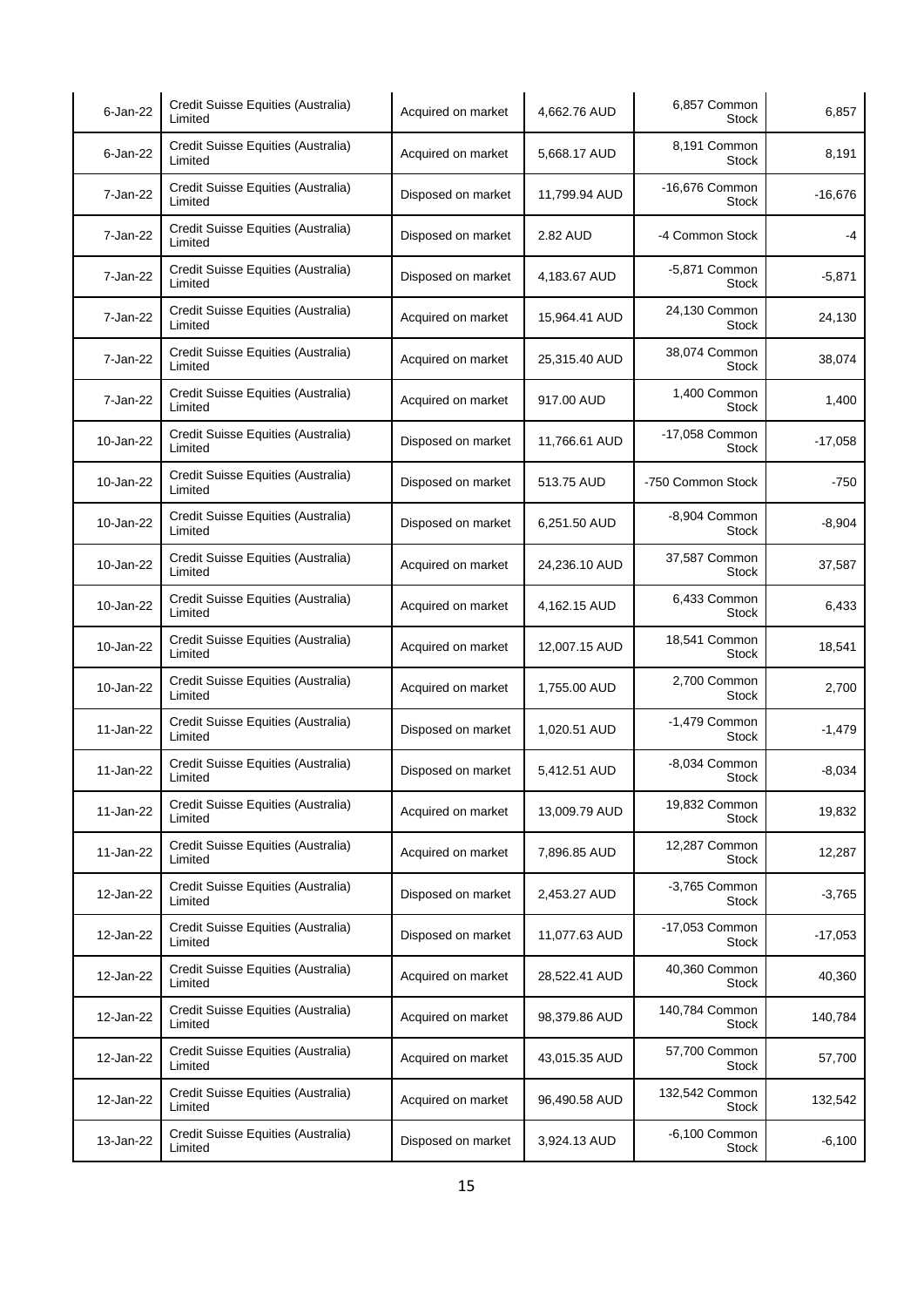| 13-Jan-22 | Credit Suisse Equities (Australia)<br>Limited | Disposed on market | 11,774.75 AUD            | -18,199 Common<br>Stock         | $-18,199$  |
|-----------|-----------------------------------------------|--------------------|--------------------------|---------------------------------|------------|
| 13-Jan-22 | Credit Suisse Equities (Australia)<br>Limited | Acquired on market | 7,880.96 AUD             | 10,310 Common<br><b>Stock</b>   | 10,310     |
| 13-Jan-22 | Credit Suisse Equities (Australia)<br>Limited | Acquired on market | 2,574.95 AUD             | 3,500 Common<br><b>Stock</b>    | 3,500      |
| 13-Jan-22 | Credit Suisse Equities (Australia)<br>Limited | Acquired on market | 16,707.20 AUD            | 22,700 Common<br>Stock          | 22,700     |
| 14-Jan-22 | Credit Suisse Equities (Australia)<br>Limited | Disposed on market | 40,396.64 AUD            | -55,149 Common<br>Stock         | $-55,149$  |
| 14-Jan-22 | Credit Suisse Equities (Australia)<br>Limited | Disposed on market | 4,307.84 AUD             | -5,794 Common<br>Stock          | $-5,794$   |
| 14-Jan-22 | Credit Suisse Equities (Australia)<br>Limited | Disposed on market | 64,080.57 AUD            | -86,783 Common<br><b>Stock</b>  | -86,783    |
| 14-Jan-22 | Credit Suisse Equities (Australia)<br>Limited | Disposed on market | 101,942.81<br><b>AUD</b> | -135,960 Common<br><b>Stock</b> | $-135,960$ |
| 14-Jan-22 | Credit Suisse Equities (Australia)<br>Limited | Disposed on market | .76 AUD                  | -1 Common Stock                 | $-1$       |
| 14-Jan-22 | Credit Suisse Equities (Australia)<br>Limited | Acquired on market | 9,743.26 AUD             | 13,570 Common<br>Stock          | 13,570     |
| 17-Jan-22 | Credit Suisse Equities (Australia)<br>Limited | Disposed on market | 75,524.53 AUD            | -101,348 Common<br><b>Stock</b> | $-101,348$ |
| 17-Jan-22 | Credit Suisse Equities (Australia)<br>Limited | Disposed on market | 28,602.40 AUD            | -37,423 Common<br><b>Stock</b>  | -37,423    |
| 17-Jan-22 | Credit Suisse Equities (Australia)<br>Limited | Disposed on market | 90,497.44 AUD            | -125,031 Common<br>Stock        | $-125,031$ |
| 18-Jan-22 | Credit Suisse Equities (Australia)<br>Limited | Disposed on market | 5,130.14 AUD             | -7,156 Common<br><b>Stock</b>   | $-7,156$   |
| 18-Jan-22 | Credit Suisse Equities (Australia)<br>Limited | Disposed on market | 525.00 AUD               | -750 Common Stock               | $-750$     |
| 18-Jan-22 | Credit Suisse Equities (Australia)<br>Limited | Disposed on market | 3,273.99 AUD             | -4,579 Common<br><b>Stock</b>   | $-4,579$   |
| 18-Jan-22 | Credit Suisse Equities (Australia)<br>Limited | Acquired on market | 1,989.23 AUD             | 2,969 Common<br><b>Stock</b>    | 2,969      |
| 18-Jan-22 | Credit Suisse Equities (Australia)<br>Limited | Acquired on market | 130.56 AUD               | 193 Common Stock                | 193        |
| 19-Jan-22 | Credit Suisse Equities (Australia)<br>Limited | Disposed on market | 15,164.00 AUD            | -21,945 Common<br><b>Stock</b>  | $-21,945$  |
| 19-Jan-22 | Credit Suisse Equities (Australia)<br>Limited | Disposed on market | 1,278.80 AUD             | -1,840 Common<br><b>Stock</b>   | $-1,840$   |
| 19-Jan-22 | Credit Suisse Equities (Australia)<br>Limited | Acquired on market | 2,680.00 AUD             | 4,000 Common<br><b>Stock</b>    | 4,000      |
| 19-Jan-22 | Credit Suisse Equities (Australia)<br>Limited | Acquired on market | 3,927.15 AUD             | 5,818 Common<br>Stock           | 5,818      |
| 20-Jan-22 | Credit Suisse Equities (Australia)<br>Limited | Disposed on market | 2,056.89 AUD             | -2,981 Common<br>Stock          | $-2,981$   |
| 20-Jan-22 | Credit Suisse Equities (Australia)<br>Limited | Disposed on market | 3,739.10 AUD             | -5,380 Common<br><b>Stock</b>   | $-5,380$   |
| 20-Jan-22 | Credit Suisse Equities (Australia)<br>Limited | Acquired on market | 2,025.00 AUD             | 3,000 Common<br>Stock           | 3,000      |
| 21-Jan-22 | Credit Suisse Equities (Australia)<br>Limited | Disposed on market | 10,597.38 AUD            | -15,784 Common<br><b>Stock</b>  | $-15,784$  |
| 21-Jan-22 | Credit Suisse Equities (Australia)<br>Limited | Disposed on market | 5,871.12 AUD             | -8,581 Common<br><b>Stock</b>   | $-8,581$   |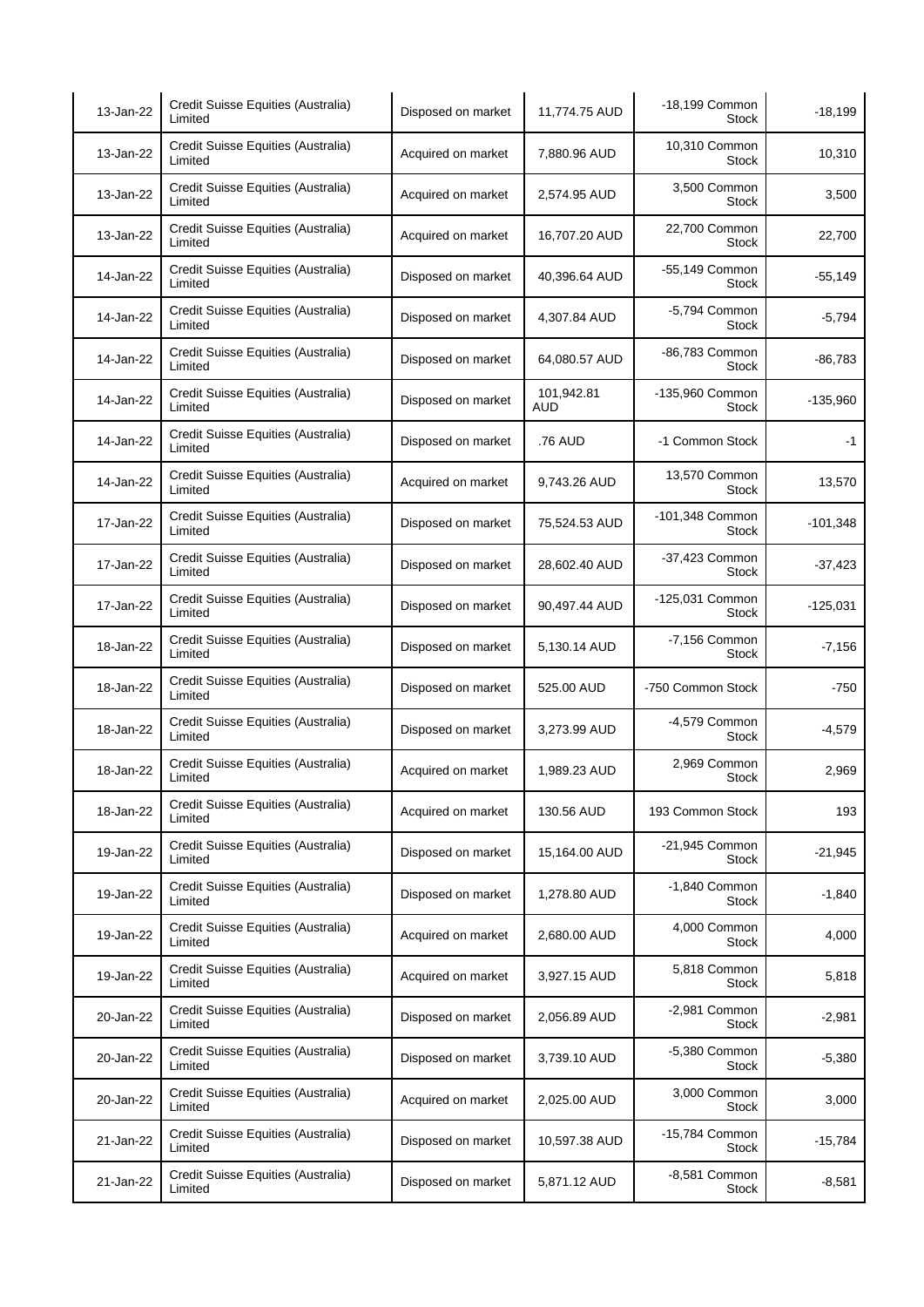| 21-Jan-22 | Credit Suisse Equities (Australia)<br>Limited | Acquired on market | 3,602.50 AUD  | 5,500 Common<br><b>Stock</b>    | 5,500      |
|-----------|-----------------------------------------------|--------------------|---------------|---------------------------------|------------|
| 24-Jan-22 | Credit Suisse Equities (Australia)<br>Limited | Disposed on market | 16,273.71 AUD | -24,271 Common<br><b>Stock</b>  | $-24,271$  |
| 24-Jan-22 | Credit Suisse Equities (Australia)<br>Limited | Acquired on market | 17,864.85 AUD | 29,412 Common<br><b>Stock</b>   | 29,412     |
| 25-Jan-22 | Credit Suisse Equities (Australia)<br>Limited | Disposed on market | 1,310.00 AUD  | $-2,000$ Common<br><b>Stock</b> | $-2,000$   |
| 25-Jan-22 | Credit Suisse Equities (Australia)<br>Limited | Disposed on market | 1,426.49 AUD  | $-2,148$ Common<br><b>Stock</b> | $-2,148$   |
| 25-Jan-22 | Credit Suisse Equities (Australia)<br>Limited | Disposed on market | 6,078.08 AUD  | -9,233 Common<br>Stock          | $-9,233$   |
| 25-Jan-22 | Credit Suisse Equities (Australia)<br>Limited | Disposed on market | 1,411.52 AUD  | $-2,114$ Common<br><b>Stock</b> | $-2,114$   |
| 25-Jan-22 | Credit Suisse Equities (Australia)<br>Limited | Acquired on market | 5,044.64 AUD  | 8,200 Common<br><b>Stock</b>    | 8,200      |
| 27-Jan-22 | Credit Suisse Equities (Australia)<br>Limited | Disposed on market | 9,699.15 AUD  | -15,308 Common<br>Stock         | $-15,308$  |
| 27-Jan-22 | Credit Suisse Equities (Australia)<br>Limited | Disposed on market | 56,904.68 AUD | -92,228 Common<br><b>Stock</b>  | $-92,228$  |
| 27-Jan-22 | Credit Suisse Equities (Australia)<br>Limited | Acquired on market | 7,655.84 AUD  | 12,826 Common<br><b>Stock</b>   | 12,826     |
| 28-Jan-22 | Credit Suisse Equities (Australia)<br>Limited | Disposed on market | 11,806.08 AUD | -19,200 Common<br><b>Stock</b>  | $-19,200$  |
| 28-Jan-22 | Credit Suisse Equities (Australia)<br>Limited | Disposed on market | 70,429.92 AUD | -112,096 Common<br><b>Stock</b> | $-112,096$ |
|           | Credit Suisse Equities (Australia)            |                    |               | 6,326 Common                    |            |
| 28-Jan-22 | Limited                                       | Acquired on market | 3,384.41 AUD  | <b>Stock</b>                    | 6,326      |
| 28-Jan-22 | Credit Suisse Equities (Australia)<br>Limited | Acquired on market | 312.12 AUD    | 578 Common Stock                | 578        |
| 28-Jan-22 | Credit Suisse Equities (Australia)<br>Limited | Acquired on market | 29,037.72 AUD | 53,694 Common<br><b>Stock</b>   | 53,694     |
| 31-Jan-22 | Credit Suisse Equities (Australia)<br>Limited | Disposed on market | 22,513.81 AUD | -40,304 Common<br>Stock         | $-40,304$  |
| 31-Jan-22 | Credit Suisse Equities (Australia)<br>Limited | Disposed on market | 1,917.44 AUD  | $-3,200$ Common<br>Stock        | $-3,200$   |
| 31-Jan-22 | Credit Suisse Equities (Australia)<br>Limited | Acquired on market | 19,685.16 AUD | 37,332 Common<br><b>Stock</b>   | 37,332     |
| 31-Jan-22 | Credit Suisse Equities (Australia)<br>Limited | Acquired on market | 4,186.72 AUD  | 8,070 Common<br><b>Stock</b>    | 8,070      |
| 1-Feb-22  | Credit Suisse Equities (Australia)<br>Limited | Disposed on market | 4,397.25 AUD  | -7,995 Common<br>Stock          | $-7,995$   |
| 1-Feb-22  | Credit Suisse Equities (Australia)<br>Limited | Acquired on market | 28,589.98 AUD | 53,781 Common<br><b>Stock</b>   | 53,781     |
| 1-Feb-22  | Credit Suisse Equities (Australia)<br>Limited | Acquired on market | 5,820.99 AUD  | 11,010 Common<br>Stock          | 11,010     |
| 2-Feb-22  | Credit Suisse Equities (Australia)<br>Limited | Disposed on market | 6,465.42 AUD  | -11,973 Common<br><b>Stock</b>  | $-11,973$  |
| 2-Feb-22  | Credit Suisse Equities (Australia)<br>Limited | Acquired on market | 5,447.99 AUD  | 10,651 Common<br><b>Stock</b>   | 10,651     |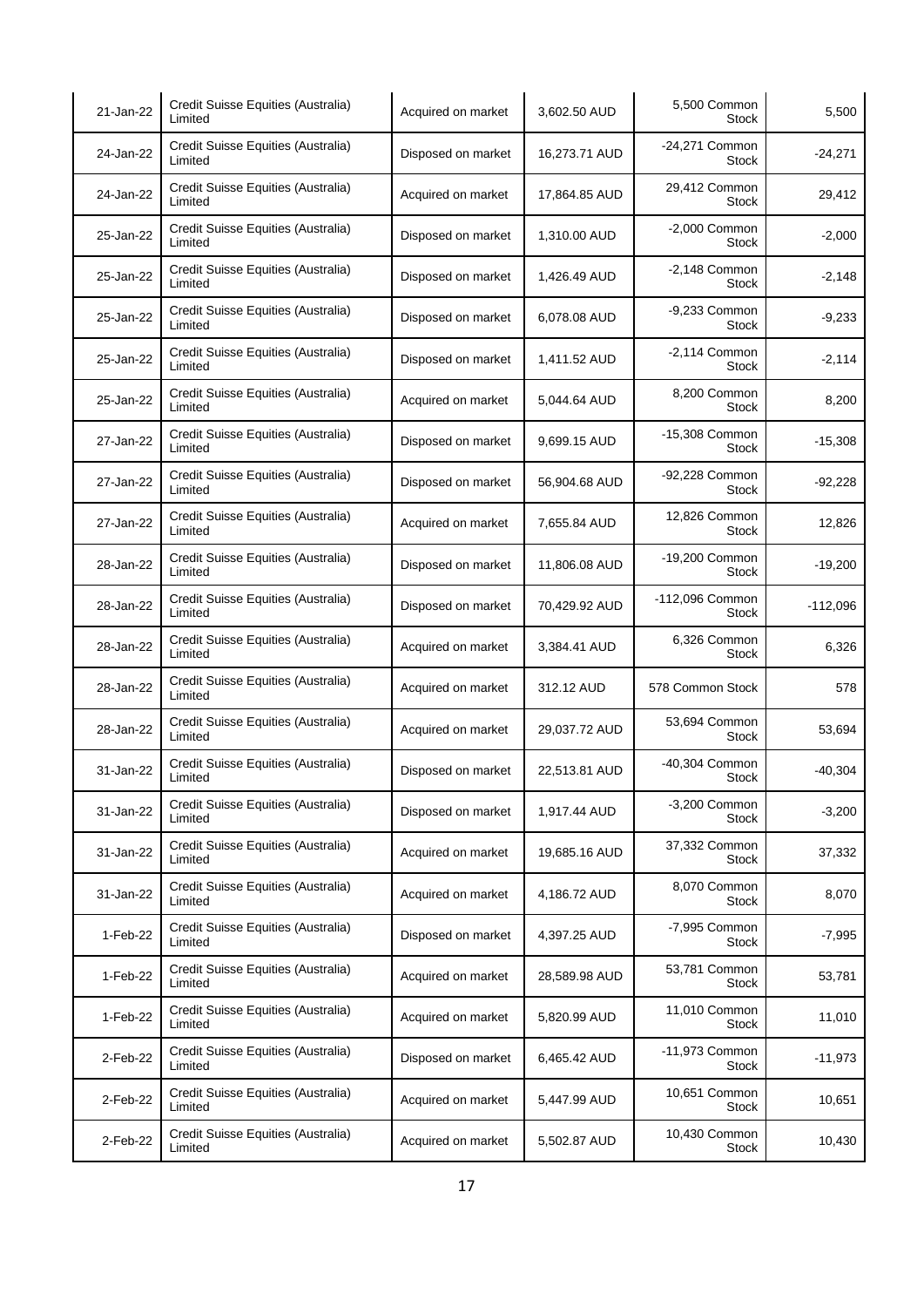| 2-Feb-22  | Credit Suisse Equities (Australia)<br>Limited | Acquired on market | 13,831.69 AUD | 26,286 Common<br><b>Stock</b>  | 26,286    |
|-----------|-----------------------------------------------|--------------------|---------------|--------------------------------|-----------|
| 3-Feb-22  | Credit Suisse Equities (Australia)<br>Limited | Disposed on market | 1,983.26 AUD  | -3,742 Common<br><b>Stock</b>  | $-3,742$  |
| 3-Feb-22  | Credit Suisse Equities (Australia)<br>Limited | Acquired on market | 20,585.98 AUD | 42,219 Common<br><b>Stock</b>  | 42,219    |
| 3-Feb-22  | Credit Suisse Equities (Australia)<br>Limited | Acquired on market | 9,122.51 AUD  | 18,553 Common<br>Stock         | 18,553    |
| 4-Feb-22  | Credit Suisse Equities (Australia)<br>Limited | Disposed on market | 7,058.46 AUD  | -13,437 Common<br>Stock        | $-13,437$ |
| 4-Feb-22  | Credit Suisse Equities (Australia)<br>Limited | Acquired on market | 9,612.42 AUD  | 20,258 Common<br>Stock         | 20,258    |
| 4-Feb-22  | Credit Suisse Equities (Australia)<br>Limited | Acquired on market | 325.50 AUD    | 700 Common Stock               | 700       |
| 4-Feb-22  | Credit Suisse Equities (Australia)<br>Limited | Acquired on market | 27,513.85 AUD | 58,715 Common<br><b>Stock</b>  | 58,715    |
| 7-Feb-22  | Credit Suisse Equities (Australia)<br>Limited | Disposed on market | 12,218.45 AUD | -25,936 Common<br><b>Stock</b> | $-25,936$ |
| 7-Feb-22  | Credit Suisse Equities (Australia)<br>Limited | Disposed on market | 10,731.32 AUD | -22,131 Common<br>Stock        | $-22,131$ |
| 7-Feb-22  | Credit Suisse Equities (Australia)<br>Limited | Acquired on market | 2,964.06 AUD  | 6,600 Common<br><b>Stock</b>   | 6,600     |
| 7-Feb-22  | Credit Suisse Equities (Australia)<br>Limited | Acquired on market | 1,984.95 AUD  | 4,411 Common<br><b>Stock</b>   | 4,411     |
| 7-Feb-22  | Credit Suisse Equities (Australia)<br>Limited | Acquired on market | 5,458.58 AUD  | 11,614 Common<br>Stock         | 11,614    |
| 8-Feb-22  | Credit Suisse Equities (Australia)<br>Limited | Disposed on market | 13,648.18 AUD | -29,169 Common<br><b>Stock</b> | $-29,169$ |
| 8-Feb-22  | Credit Suisse Equities (Australia)<br>Limited | Disposed on market | 558.00 AUD    | -1,200 Common<br>Stock         | $-1,200$  |
| 8-Feb-22  | Credit Suisse Equities (Australia)<br>Limited | Acquired on market | 1,309.61 AUD  | 2,877 Common<br>Stock          | 2,877     |
| 8-Feb-22  | Credit Suisse Equities (Australia)<br>Limited | Acquired on market | 2,027.30 AUD  | 4,268 Common<br><b>Stock</b>   | 4,268     |
| 8-Feb-22  | Credit Suisse Equities (Australia)<br>Limited | Acquired on market | 6.904.79 AUD  | 14,849 Common<br><b>Stock</b>  | 14,849    |
| 9-Feb-22  | Credit Suisse Equities (Australia)<br>Limited | Disposed on market | 1,276.56 AUD  | -2,700 Common<br><b>Stock</b>  | $-2,700$  |
| 9-Feb-22  | Credit Suisse Equities (Australia)<br>Limited | Acquired on market | 2,779.60 AUD  | 6,109 Common<br><b>Stock</b>   | 6,109     |
| 9-Feb-22  | Credit Suisse Equities (Australia)<br>Limited | Acquired on market | 14,688.51 AUD | 32,085 Common<br><b>Stock</b>  | 32,085    |
| 9-Feb-22  | Credit Suisse Equities (Australia)<br>Limited | Acquired on market | 1,042.62 AUD  | 2,333 Common<br>Stock          | 2,333     |
| 10-Feb-22 | Credit Suisse Equities (Australia)<br>Limited | Disposed on market | 910.00 AUD    | $-2,000$ Common<br>Stock       | $-2,000$  |
| 10-Feb-22 | Credit Suisse Equities (Australia)<br>Limited | Disposed on market | 853.45 AUD    | -1,889 Common<br><b>Stock</b>  | $-1,889$  |
| 10-Feb-22 | Credit Suisse Equities (Australia)<br>Limited | Acquired on market | 1,410.00 AUD  | 3,000 Common<br>Stock          | 3,000     |
| 11-Feb-22 | Credit Suisse Equities (Australia)<br>Limited | Disposed on market | 3,502.03 AUD  | -7,554 Common<br>Stock         | $-7,554$  |
| 11-Feb-22 | Credit Suisse Equities (Australia)<br>Limited | Disposed on market | 3,011.32 AUD  | -6,767 Common<br><b>Stock</b>  | $-6,767$  |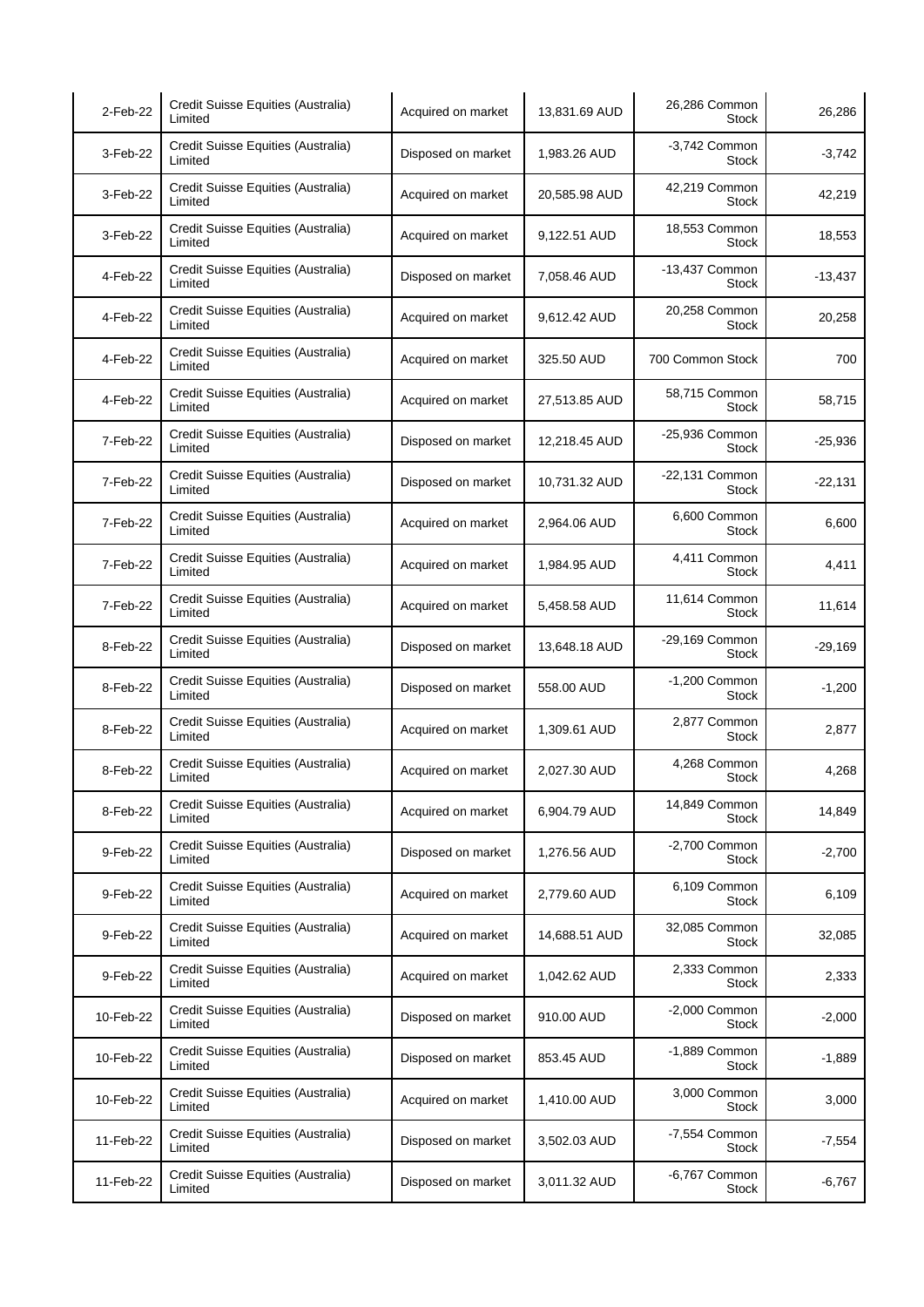| 11-Feb-22 | Credit Suisse Equities (Australia)<br>Limited | Disposed on market | 64.86 AUD     | -138 Common Stock               | $-138$    |
|-----------|-----------------------------------------------|--------------------|---------------|---------------------------------|-----------|
| 11-Feb-22 | Credit Suisse Equities (Australia)<br>Limited | Acquired on market | 1,753.97 AUD  | 4,062 Common<br><b>Stock</b>    | 4,062     |
| 14-Feb-22 | Credit Suisse Equities (Australia)<br>Limited | Disposed on market | 1,395.00 AUD  | -3,000 Common<br><b>Stock</b>   | $-3,000$  |
| 15-Feb-22 | Credit Suisse Equities (Australia)<br>Limited | Disposed on market | 4,285.32 AUD  | -10,050 Common<br><b>Stock</b>  | $-10,050$ |
| 15-Feb-22 | Credit Suisse Equities (Australia)<br>Limited | Disposed on market | 462.00 AUD    | -1,100 Common<br>Stock          | $-1,100$  |
| 15-Feb-22 | Credit Suisse Equities (Australia)<br>Limited | Disposed on market | 1,807.59 AUD  | -4,062 Common<br>Stock          | $-4,062$  |
| 15-Feb-22 | Credit Suisse Equities (Australia)<br>Limited | Acquired on market | 2,048.90 AUD  | 5,059 Common<br><b>Stock</b>    | 5,059     |
| 16-Feb-22 | Credit Suisse Equities (Australia)<br>Limited | Disposed on market | 16,989.68 AUD | -40,279 Common<br><b>Stock</b>  | $-40,279$ |
| 16-Feb-22 | Credit Suisse Equities (Australia)<br>Limited | Acquired on market | 253.12 AUD    | 596 Common Stock                | 596       |
| 16-Feb-22 | Credit Suisse Equities (Australia)<br>Limited | Acquired on market | 2,091.60 AUD  | 5,040 Common<br>Stock           | 5,040     |
| 16-Aug-21 | <b>Credit Suisse AG</b>                       | Transfer out       |               | -28,095 Common<br><b>Stock</b>  | $-28,095$ |
| 2-Sep-21  | <b>Credit Suisse AG</b>                       | Transfer out       |               | -15,000 Common<br><b>Stock</b>  | $-15,000$ |
| 2-Sep-21  | <b>Credit Suisse AG</b>                       | Transfer In        |               | 10,000 Common<br>Stock          | 10,000    |
| 9-Sep-21  | <b>Credit Suisse AG</b>                       | Transfer out       |               | -16,030 Common<br><b>Stock</b>  | $-16,030$ |
| 5-Oct-21  | <b>Credit Suisse AG</b>                       | Transfer out       |               | -904 Common Stock               | -904      |
| 5-Oct-21  | <b>Credit Suisse AG</b>                       | Transfer out       |               | -10,000 Common<br><b>Stock</b>  | $-10,000$ |
| 6-Oct-21  | <b>Credit Suisse AG</b>                       | Transfer out       |               | -460 Common Stock               | -460      |
| 19-Oct-21 | <b>Credit Suisse AG</b>                       | Transfer out       |               | -15,370 Common<br>Stock         | $-15,370$ |
| 20-Oct-21 | <b>Credit Suisse AG</b>                       | Transfer out       |               | -2,553 Common<br>Stock          | $-2,553$  |
| 29-Oct-21 | <b>Credit Suisse AG</b>                       | Transfer out       |               | -4,576 Common<br><b>Stock</b>   | $-4,576$  |
| 17-Dec-21 | <b>Credit Suisse AG</b>                       | Transfer out       |               | $-1,641$ Common<br><b>Stock</b> | $-1.641$  |
| 17-Dec-21 | <b>Credit Suisse AG</b>                       | Transfer out       |               | -20,752 Common<br>Stock         | $-20,752$ |
| 17-Dec-21 | Credit Suisse AG                              | Transfer out       |               | -6,000 Common<br>Stock          | $-6,000$  |
| 23-Dec-21 | <b>Credit Suisse AG</b>                       | Transfer out       |               | -48,590 Common<br>Stock         | $-48,590$ |
| 24-Dec-21 | <b>Credit Suisse AG</b>                       | Transfer out       |               | -18,360 Common<br>Stock         | $-18,360$ |
| 24-Dec-21 | <b>Credit Suisse AG</b>                       | Transfer out       |               | -28,640 Common<br>Stock         | $-28,640$ |